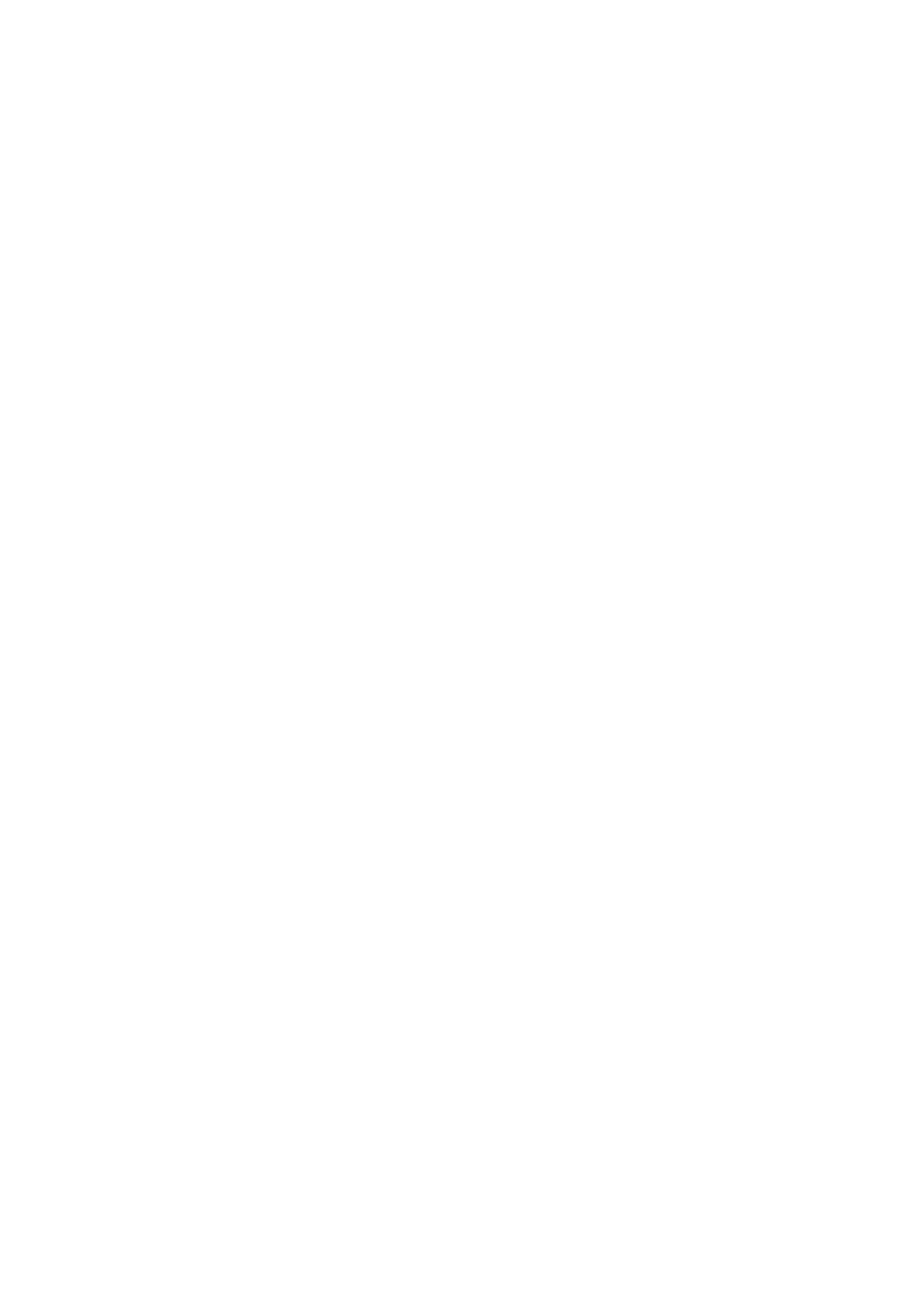*Table of Contents*



# **Table of Contents**

| 1            | <b>Introduction</b>                                                                                   |  | 3                   |
|--------------|-------------------------------------------------------------------------------------------------------|--|---------------------|
| $\mathbf{2}$ | <b>Installation</b><br>2.1                                                                            |  | 4<br>$\overline{4}$ |
| 3            | Distribution of gpg4o in the Company<br>Integration in automatic software distribution systems<br>3.1 |  | 5<br>5              |
|              | 3.2                                                                                                   |  | 5                   |
|              | 3.3                                                                                                   |  | 5<br>5              |
|              |                                                                                                       |  | 6                   |
|              | 3.4                                                                                                   |  | 6                   |
|              | 3.5                                                                                                   |  | 6                   |
| 4            | <b>Group Policies</b>                                                                                 |  | $\overline{7}$      |
|              |                                                                                                       |  | $\overline{7}$      |
|              | 4.1.1<br>4.1.2                                                                                        |  | $\overline{7}$<br>8 |
|              | 4.1.3                                                                                                 |  | 8                   |
|              | 4.1.4                                                                                                 |  | 10                  |
|              |                                                                                                       |  | 10                  |
|              | 4.2.1<br>4.2.2                                                                                        |  | 10<br>10            |
|              | 4.2.3                                                                                                 |  | 12                  |
|              | 4.2.4                                                                                                 |  | 13                  |
|              | 4.2.5<br>4.2.6                                                                                        |  | 14<br>16            |
|              | 4.2.7                                                                                                 |  | 16                  |
| 5            | <b>Distribution of sending rules</b>                                                                  |  | 17                  |
| 6            | <b>Automated Generation of Keypairs</b>                                                               |  | 18                  |
|              |                                                                                                       |  | 18                  |
|              | 6.2                                                                                                   |  | 18                  |
|              | 6.3<br>6.4                                                                                            |  | 19<br>19            |
|              |                                                                                                       |  |                     |
| 7            | gpg4o Update via a Proxy Server                                                                       |  | 20                  |
| 8            | Paths to the Files of gpg4o and GnuPG                                                                 |  | 21                  |
|              | 8.1<br>8.2                                                                                            |  | 21<br>21            |
|              | 8.3                                                                                                   |  | 21                  |
|              | 8.4                                                                                                   |  | 21                  |
|              | 8.5                                                                                                   |  | 21                  |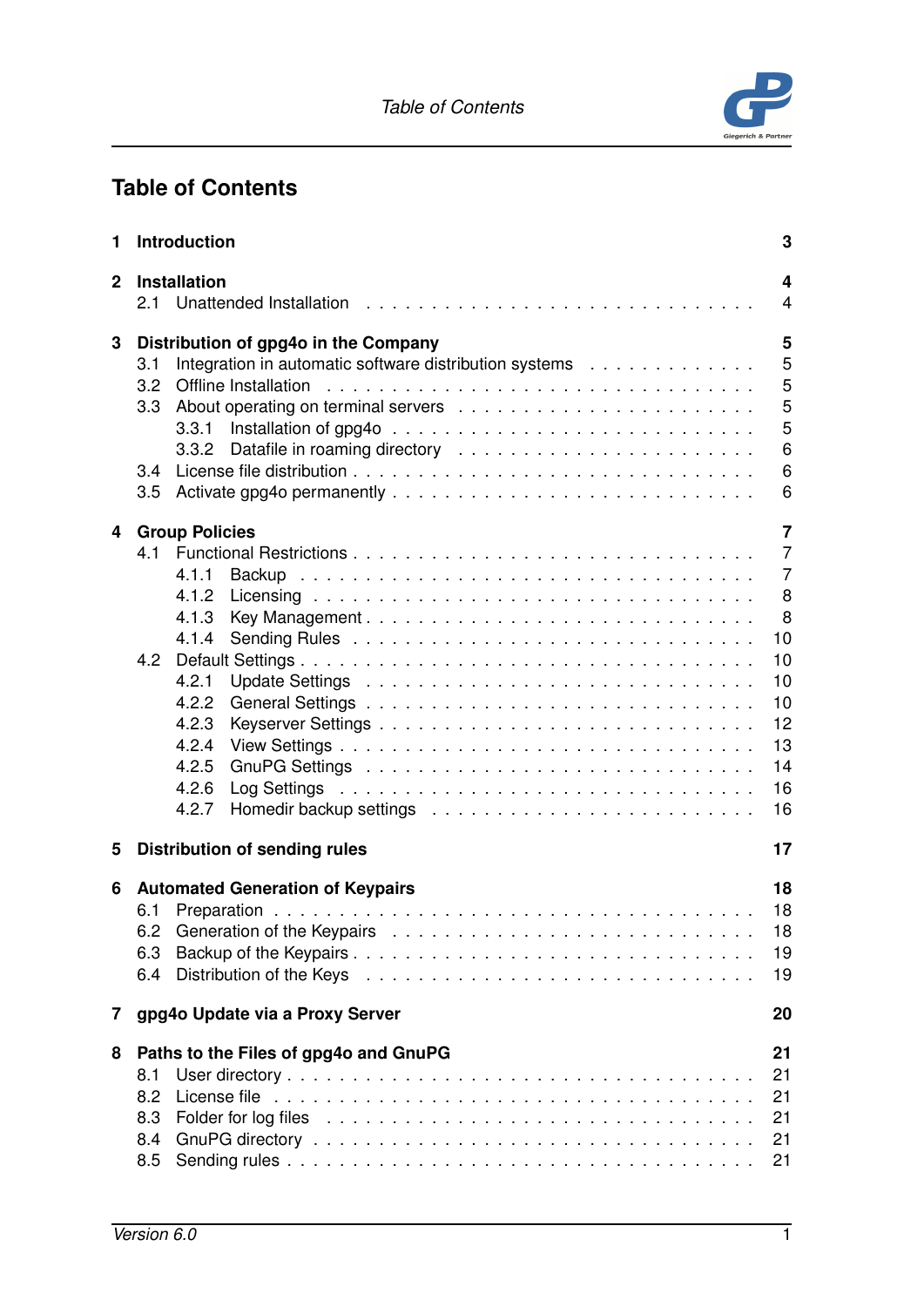

|  | 9 Company and support contact information | 22 |
|--|-------------------------------------------|----|
|  |                                           |    |
|  |                                           |    |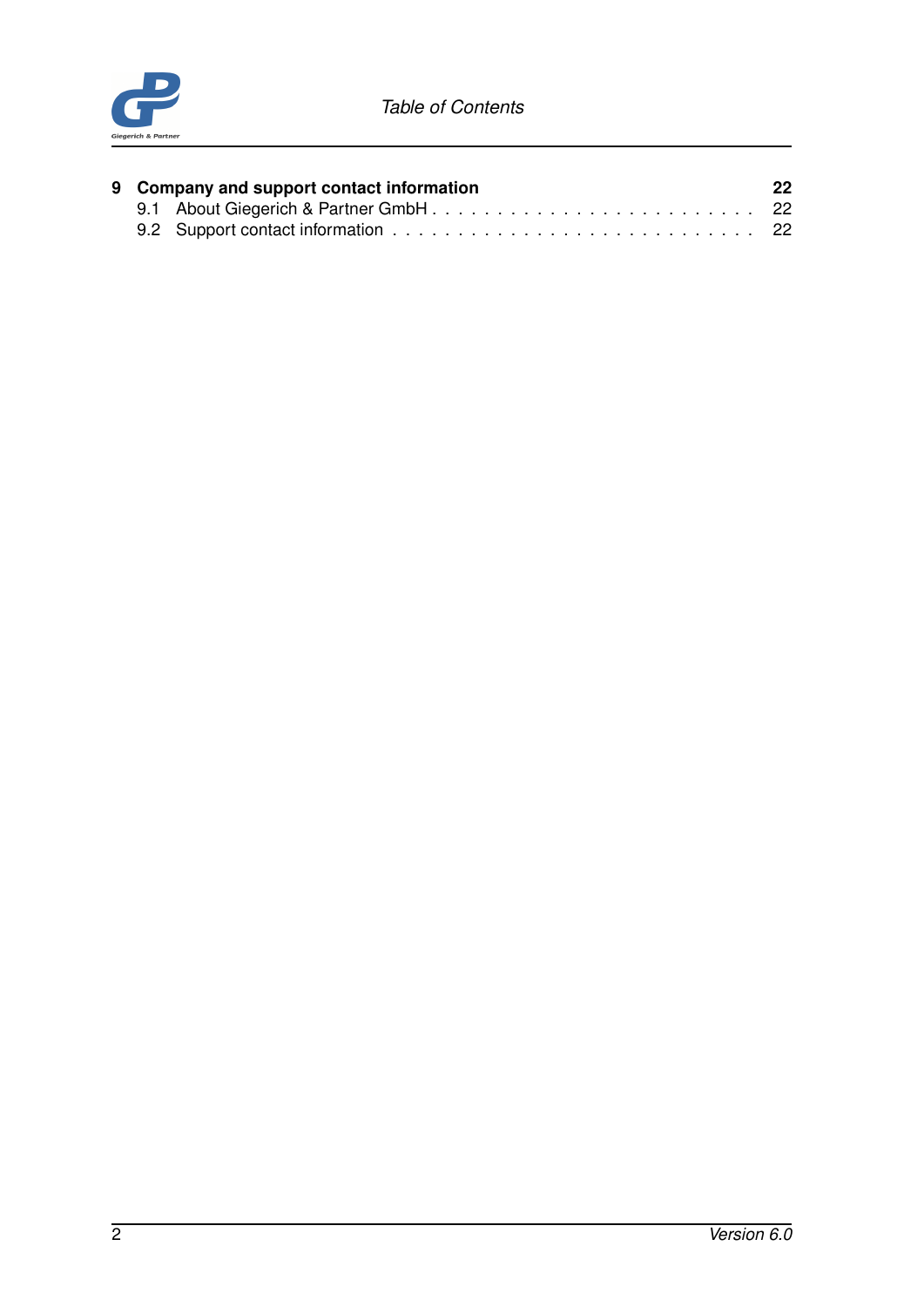

# <span id="page-4-0"></span>**1 Introduction**

This document describes the installation and configuration of **gpg4o** for usage on multiple systems in a network environment for system operators. Private users are advised to read the **"gpg4o Manual"**, which describes the general installation and usage of **gpg4o**.

From version 3.3 onwards, **gpg4o** has been optimized with its numerous improvements for application in companies. In particular, the configuration of **gpg4o** was extended such that it may be administrated via group policies now. With these group policies you can process the behavior or the settings of **gpg4o**, respectively, according to your demands.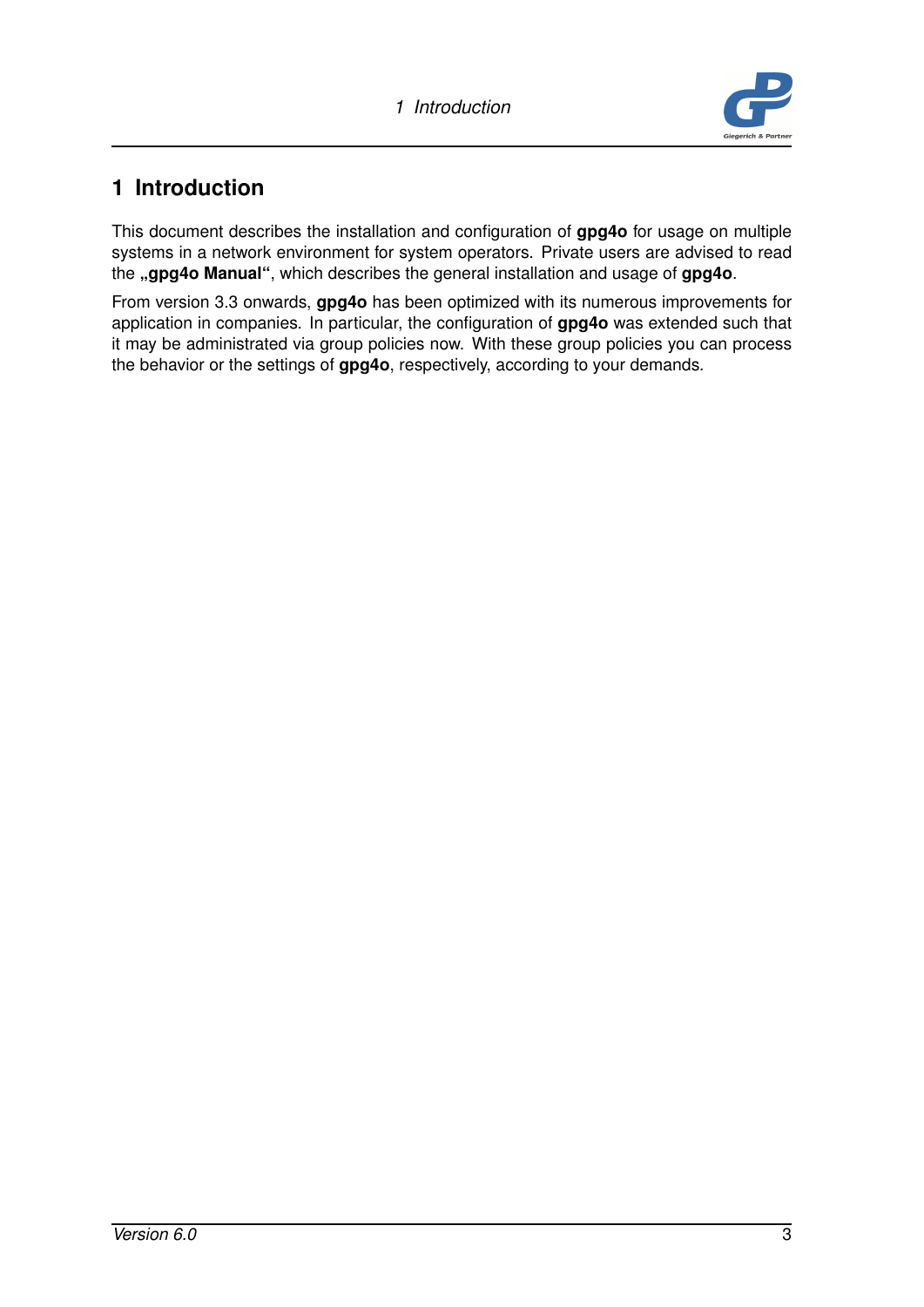*2 Installation*



# <span id="page-5-0"></span>**2 Installation**

**gpg4o** is installed for all users of a computer which is why the installation or an update, respectively, may only be made by users with administrative privileges. For utilizing **gpg4o** you do not require administrative privileges.

## <span id="page-5-1"></span>**2.1 Unattended Installation**

Reasons for an unattended installation:

- Remote installation on a client-PC in your company
- Installation on different client-PCs in your company
- Updating **gpg4o** on different client-PCs in your company.

For an installation of **gpg4o** without user interaction it is sufficient to indicate the parameter /quiet when calling the setup. **gpg4o** will then be installed on the computer without further feedback to the user.

### gpg4o\_setup.exe /quiet

If you utilize the downloaded **"gpg4o setup.exe**" for installation it is not necessary to perform any further preliminary work. The installation program checks whether all components required by **gpg4o** are available and installs them automatically, if necessary. Please mind that **gpg4o** downloads the required packages via the Internet.

For an offline installation of **gpg4o** please regard the hints and prerequisites stated in the following chapter [3.1.](#page-6-1)

**Hint:** The required OpenPGP implementation is not deployed when installing **gpg4o** unattended. Instead you have to install **GnuPG** before the installation of **gpg4o**.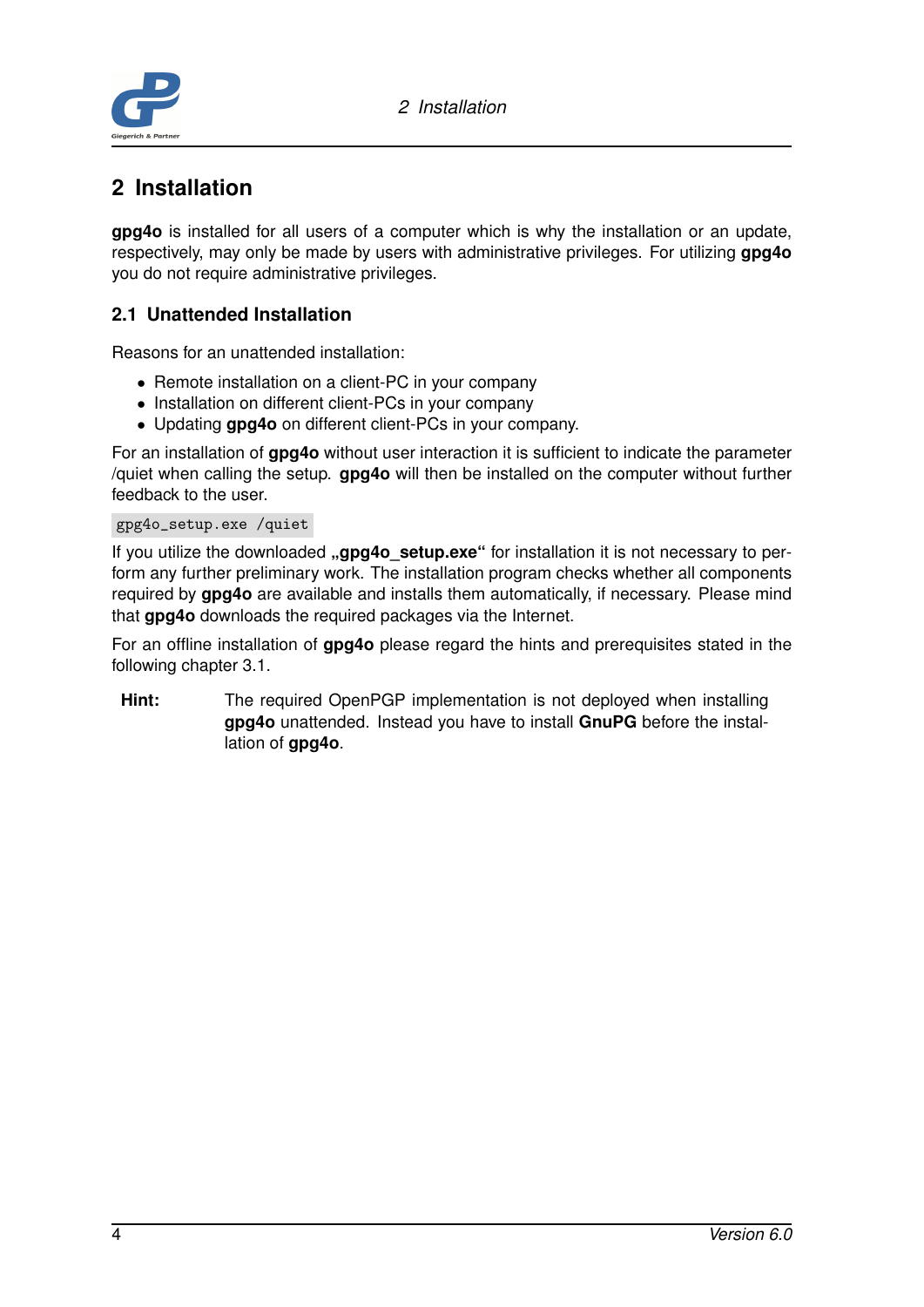

# <span id="page-6-0"></span>**3 Distribution of gpg4o in the Company**

## <span id="page-6-1"></span>**3.1 Integration in automatic software distribution systems**

If you perform the installation via **"gpg4o setup.exe**" the packages described in this section will be installed automatically. If the installation shall be made via the MSI packages you have to make sure that the following components are existent on the target computer or that these components will be pre-installed.

A distribution of **gpg4o** within a network is possible with customary tools. You can unpack the MSI using this command:

#### gpg4o\_setup.exe /extract

The following components have to be pre-installed in case of a silent installation:

- Microsoft .NET Framework 4.0 (Full Package) (only Vista and Windows 7)
- Microsoft Office 2010 Primary Interop Assemblies (not neccessary for Outlook 2013/2016)
- Microsoft Visual Studio 2010 Tools for Office Runtime (VSTO 4.0) (not neccessary for Outlook 2013/2016)

## <span id="page-6-2"></span>**3.2 Offline Installation**

In case you want to install **gpg4o** without or a slow internet connection you have to put the installation packages mentioned above into the same directory as the "gpg4o setup.exe".

You can find these packages on our downloads website in the section "Software require**ments"**.

<span id="page-6-3"></span><https://www.giepa.de/products/gpg4o/downloads/?lang=en>

### **3.3 About operating on terminal servers**

Please keep in mind that gpg4o temporarily generates a data file required for operations in the temp-directory of the user. This directory is not persistent on terminal servers which will cause problems when starting Outlook. This error can be prevented by activatng a group policy. (see chapter [3.3.2\)](#page-7-0)

### <span id="page-6-4"></span>**3.3.1 Installation of gpg4o**

After having installed **gpg4o** on the target computer every user of **gpg4o** necessitates a license file. This license file can be made available to the user via a copy procedure into the **gpg4o** user directory (see chapter [8\)](#page-22-0). After having restarted Outlook **gpg4o** will recognize and utilize this license file. Alternative you can change the path to the license file by using the group policy (see chapter [3.4\)](#page-7-1)

For the utilization of **gpg4o** with a computer with multiple users there may be cases where some of the users shall not obtain any license at all. If **gpg4o** is not disabled these users will fall into the trial mode which will be available for 45 days from the time of the first installation onwards. Afterwards, **gpg4o** cannot be utilized any longer and dialogs will appear requesting to purchase.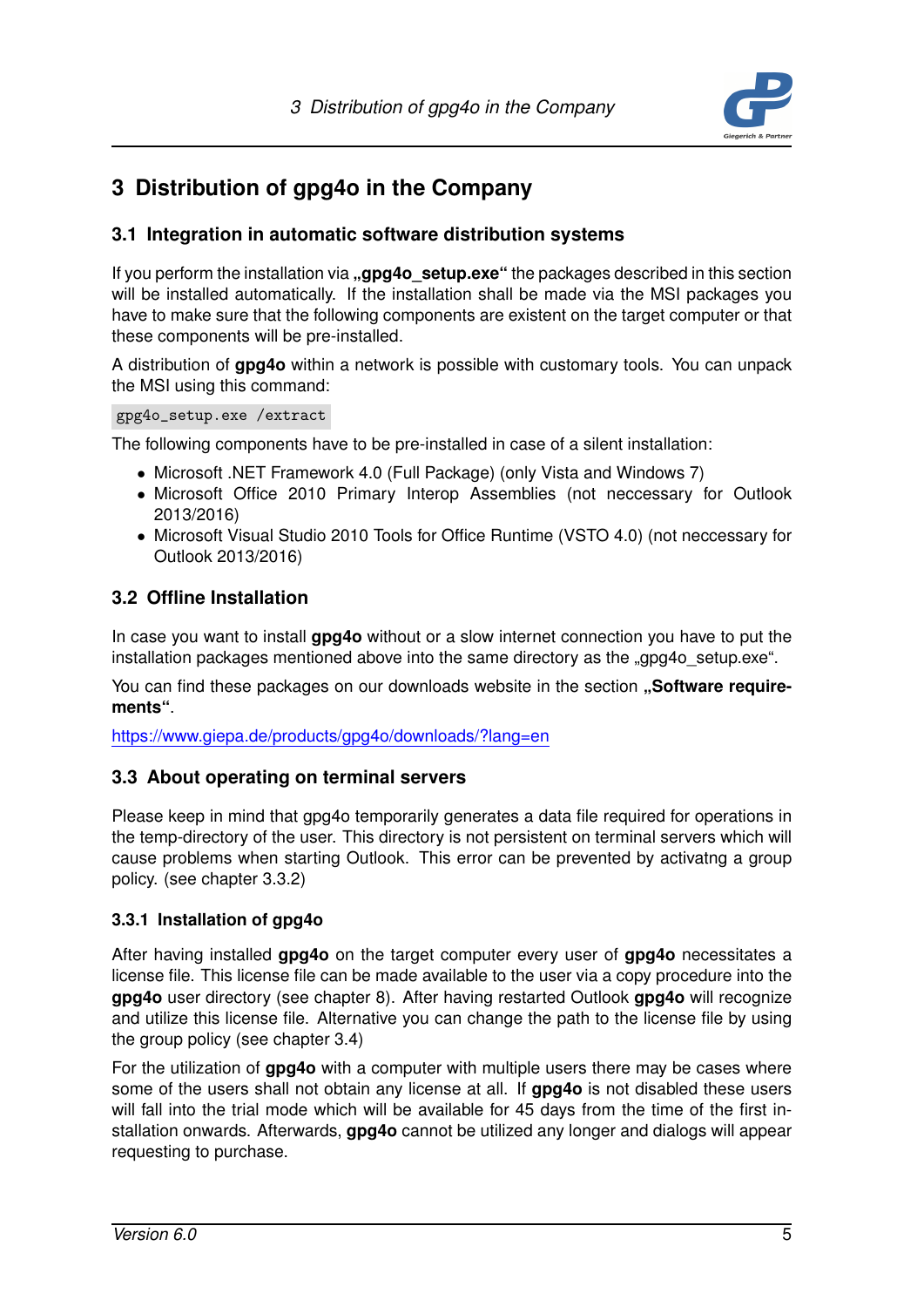

As this disturbs the user during his work we have designed a special license file for this (**"Cloak-License"**) which causes an almost entire deactivation of **gpg4o**. Only importing a license from within an attachment of an email will remain available. This "Cloak-License" can be requested from the support free of charge.

Distribution of this special license file takes place like any other license file and is described in chapter [3.4.](#page-7-1)

The other possibility to disable gpg4o is with the help of the group policies "Functional limitations\Licensing\Disable the use of gpg4o". This has the same effect as the distribution of the cloak license, however, in most cases the effort is smaller.

### <span id="page-7-0"></span>**3.3.2 Datafile in roaming directory**

After successfully installing gpg4o on a terminal server, please activate the group policy "Functional restrictions\General Settings\Outlook data file for decryption into roaming directory". This policy ensures that the data file required by gpg4o will be saved in the roaming directory.

## <span id="page-7-1"></span>**3.4 License file distribution**

In case you want to administrate licenses from a central point then you are able to roll out these at any time. For example this is the case when you have renewed your license subscription.

You can achieve this by using a startup script or you set path to the new license file by using the group policy "Functional restrictions\Licensing\Determine path to license file". This policy can point to a folder in your network for example.

If you don't want to set the path to the license file manually you have to copy it into the following directory:

%AppData%\Giegerich & Partner GmbH\gpg4o\LicenseInformation.lic

## <span id="page-7-2"></span>**3.5 Activate gpg4o permanently**

To make sure **gpg4o** is permanently active, the following DWORD registry values have to be created or changed. These can be distributed via group policies.

Make sure that "LoadBehavior" has the value 3. You can find it at:

HKEY\_CURRENT\_USER\Software\Microsoft\Office\Outlook\Addins\gpg4o

Also make sure that "gpg4o" has the Value 1. It can be found at:

HKEY\_CURRENT\_USER\Software\Microsoft\Office\x.0\Outlook\Resiliency\DoNotDisableAddinList

Please note that "x" represents the version number of your current Outlook version. Possible values are "14" for Outlook 2010, "15" for Outlook 2013 and "16" for Outlook 2016 as well as for Outlook 2019.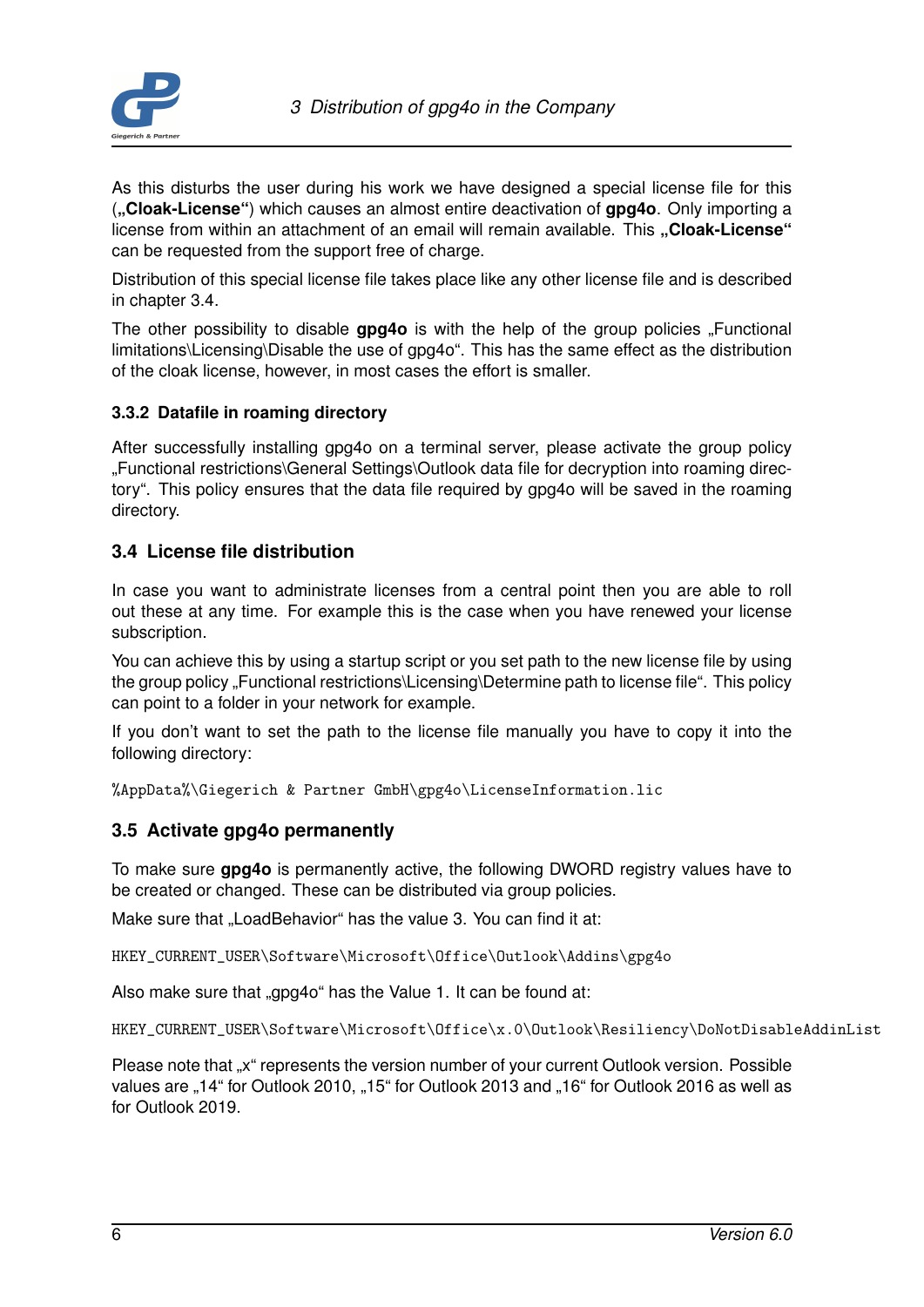

# <span id="page-8-0"></span>**4 Group Policies**

Since version 3.3, administrators can limit the utilization of program functions and program settings of **gpg4o** via group policies. The configuration of **gpg4o** was extended such that it can be set via group policies. For this purpose the template-formats ADM as well as ADMX are available which you can request from the support free of charge. All newer Windows versions support template-format ADMX.

You can find the policies in the group policy administration editor under user configurations\Giegerich & Partner - gpg4o. All policies contain an explanation, stating how the program will behave with the user if the policy is enabled or disabled, respectively and what the standard behavior is like. A general rule for all settings is that when activating or deactivating, respectively, the setting is given, which means that the user cannot modify it later.

### **Example of Group Policies**:

A keypair is placed at the disposal of the users. The users shall not be able to delete keypairs or to generate new keys.

The following group policies have to be activated for that purpose:

- Users must not delete keypairs
- Users must not generate keypairs

With these settings you have made sure that the user will not be able to generate his own keys and will not be able to unintentionally delete keys that have been placed at his disposal. With these settings the users must obtain their keypair from an administrative authority.

In the following you will find a list of the policies and their additional explanations for **gpg4o**. The presettings of **gpg4o** are indicated. (The initial installation of **gpg4o** utilizes these presettings.)

## <span id="page-8-1"></span>**4.1 Functional Restrictions**

- Users must not save emails permanently decrypted
	- **–** If you enable the policy the users will not be able to save emails permanently decrypted any longer. By default the users will be able to save emails permanently decrypted via the corresponding button.
- Users must not save passphrases permanently decrypted
	- **–** If you enable the policy the users will not be able to permanently save passphrases any longer. By default the users will be able to permanently save passphrases within the gpg4o account settings.

### <span id="page-8-2"></span>**4.1.1 Backup**

- Users must not export any backups
	- **–** If you enable the policy the users will no longer be able to export any backups in the settings. By default the users can export backups.
- Users must not import any backups
	- **–** If you enable the policy users will not be able any longer to import backups in the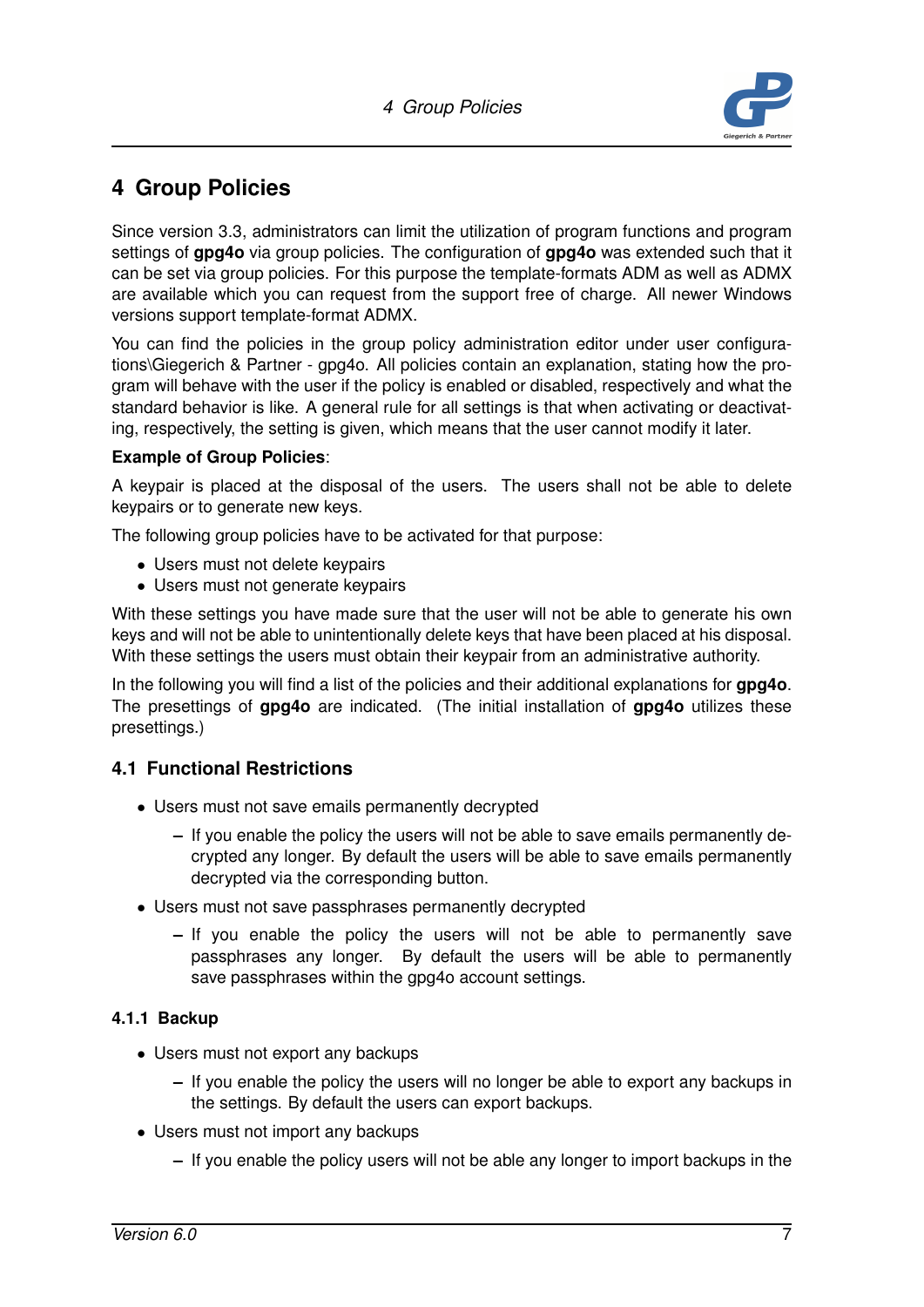

settings or the configuration wizard, respectively. By default the users can import backups, however, depending on the status of the policy "Users must not import any licenses", importing of the license will be skipped.

### <span id="page-9-0"></span>**4.1.2 Licensing**

- Disable the use of gpg4o
	- **–** If you enable the policy gpg4o will be disabled with the users to the greatest extent. Only the import of license files from an email will remain active as far as this has not also been disabled by means of a policy. By default gpg4o will be loaded and is normally usable within the scope of the license.
- Users must not import any licenses
	- **–** If you enable this policy the users will no longer be able to import any license files, neither from an email nor from the file system. Additionally, the license will be ignored when importing a backup. By default users can import license files. In addition, when importing a backup the import of the license will not be skipped.
- Determine path to license file
	- **–** If you enable this policy, the license file of the user will not be loaded from the default location anymore but from the path you selected. You can also use a UNC path. Should the path be not available, the last successfully loaded license is loaded from the local cache. By default the license will be loaded from the default path in the users roaming directory.

#### <span id="page-9-1"></span>**4.1.3 Key Management**

- Users must not apply any revocation certificates
	- **–** If you enable this policy the users will not be able to apply any revocation certificates to their keypairs. This will then have to be done by an administrative authority. Said administrative authority must then redistribute the revoked key. By default the users will be able to apply revocation certificates to their keypairs.
- Users must not modify the passphrase of their keypairs
	- **–** If you enable this policy the users will not be able to modify the passphrase of keypairs in their keyring. By default the users will be able to modify the passphrase of keypairs in their keyring. This does not modify the key itself. Thus, copies of the key will remain unaffected and functional.
- Users must not generate any keys
	- **–** If you enable this policy the users will not be able to generate any keys. An administrative authority must be available which generates and manages the keys and which issues them to the users. By default the users will be able to generate their own keys.
- Users must not generate any revocation certificates
	- **–** If you enable this policy the users will not be able to generate any revocation certificates for their keypairs. These revocation certificates will then have to be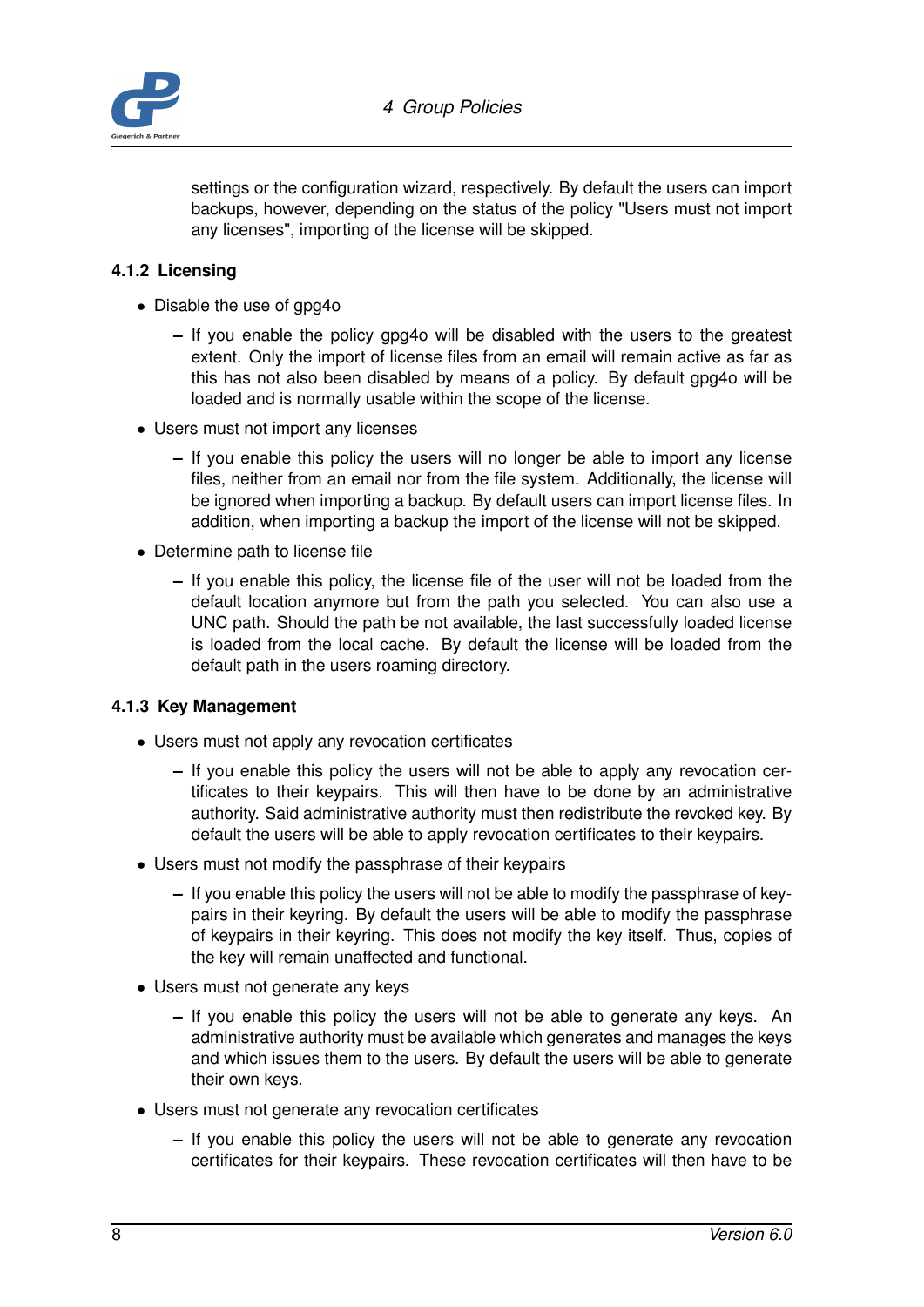

generated by an administrative authority having a copy of the keypair. By default the users will be able to generate revocation certificates for their keypairs.

- Users must not delete any keypairs
	- **–** If you enable this policy the users will not be able to delete keypairs from their keyring. By default the users will be able to delete keypairs from their keyring.
- Users must not delete any public keys
	- **–** If you enable this policy the users will not be able to delete any public keys from their keyring. However, this policy does not have any influence when deleting keypairs. By default the users will be able to delete public keys from their keyring.
- Users must not enable or disable any keys
	- **–** If you enable this policy the users will not be able to enable or disable any keys in their keyring. By default the users will be able to enable or disable keys in their keyring.
- Users must not export any keypairs
	- **–** If you enable this policy the users will not be able to export any keypairs as a file. By default this policy the users will be able to export keypairs.
- Users must not export any public keys
	- **–** If you enable this policy the users will not be able to export any public keys or to send them by email. This excludes exporting public keys to keyservers. By default the users will be able to export public keys and to send them by email.
- Users must not import any keypairs
	- **–** If you enable this policy the users will not be able to import any keypairs from files, attachments or from the clipboard. By default the users will be able to import keypairs from the mentioned media.
- Users must not import any public keys
	- **–** If you enable this policy the users will not be able to import any public keys from files, attachments or from the clipboard. This excludes importing public keys from keyservers. By default the users will be able to import public keys from the mentioned media.
- Users must not download any keys from keyservers
	- **–** If you enable this policy the users will not be able to import any public keys from keyservers. This does not apply to the server for the automatic downloading of keys. By default the users will be able to import public keys from keyservers.
- Users must not upload any keys to keyservers
	- **–** If you enable this policy the users will not be able to upload any public keys to keyservers. This also applies to the public part of the own keypairs. By default the users will be able to upload public keys to keyservers.
- Users must not set/modify the owner trust of keys
	- **–** If you enable this policy the users will not be able any longer to set or modify the owner trust of keys in their keyring. By default the users will be able to set or modify the owner trust of keys in their keyring.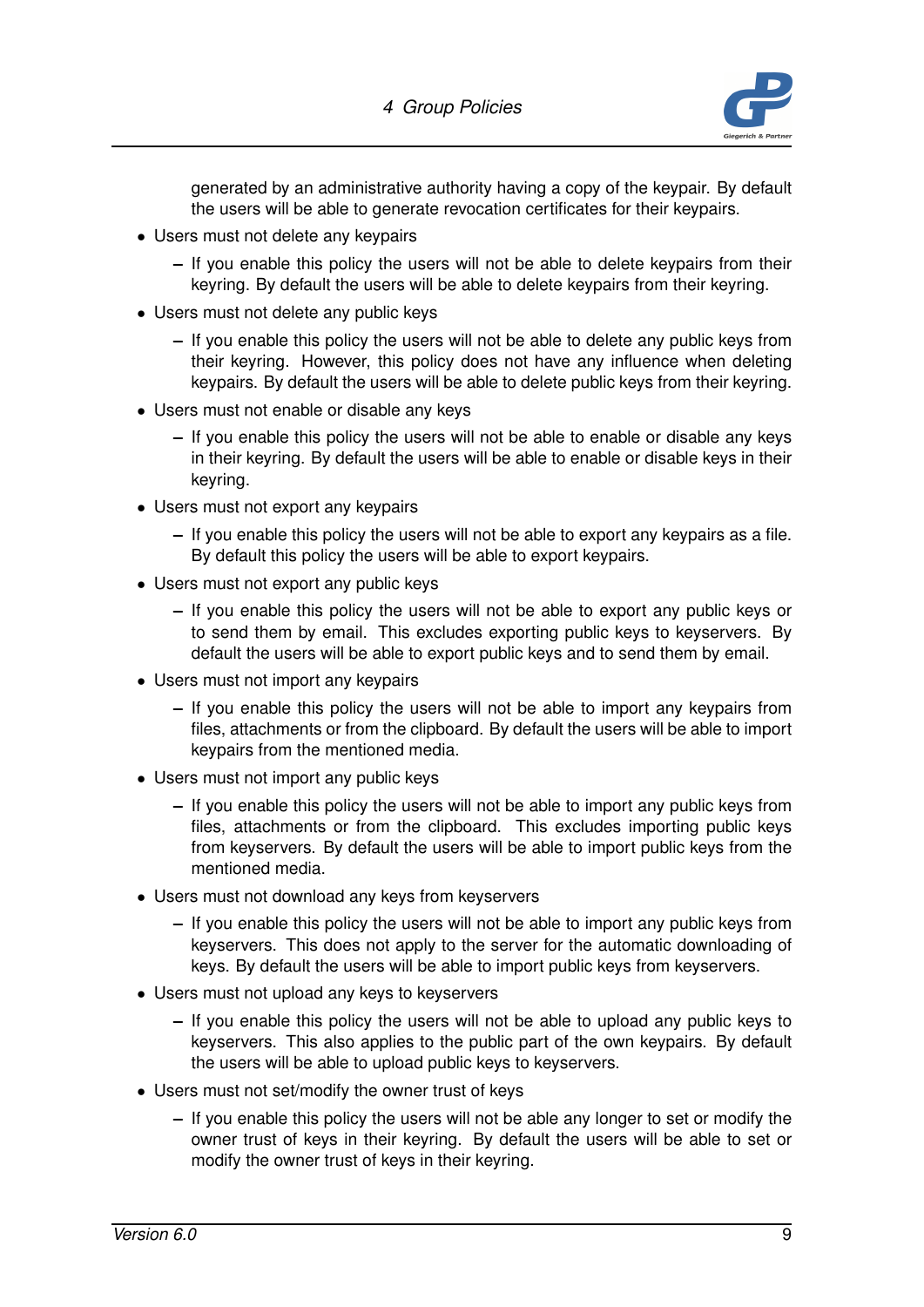

- Users must not sign keys
	- **–** If you enable this policy the users will not be able to sign any keys. The keys will have to be signed by an administrative authority. By default the users will be able to sign keys. This policy only refers to the exportable signature and not to local signatures.
- Users must not locally sign keys
	- **–** If you enable this policy the users will not be able to locally sign keys. By default the users will be able to locally sign keys. This policy only refers to the not exportable "local" signature.
- Users must not extend keys
	- **–** If you enable this policy the users will not be able to extend the expire date of any keypair. By default the users will be able to extend keypairs.

### <span id="page-11-0"></span>**4.1.4 Sending Rules**

- Users must not generate any sending rules
	- **–** If you enable the policy the users will not be able to generate any sending rules. By default the users will be able to generate sending rules.
- Users must not delete any sending rules
	- **–** If you enable the policy the users will not be able to delete any sending rules. By default the users will be able to delete sending rules.
- Users must not modify any sending rules
	- **–** If you enable the policy the users will not be able to edit existing sending rules. By default the users will be able to edit existing sending rules.

## <span id="page-11-1"></span>**4.2 Default Settings**

#### <span id="page-11-2"></span>**4.2.1 Update Settings**

- Also look for beta versions when checking for gpg4o updates
	- **–** If you enable this policy gpg4o will also search for beta versions when checking for updates. By default gpg4o will only search for final versions. The exception are update requests out of beta or release candidate versions. They will also search for beta or release candidate versions.
- Determine update behavior of gpg4o
	- **–** If you enable this policy gpg4o will search for updates according to your selection. Mind, however, that even with automatic search for updates this installation will still have to be confirmed by the users before they will be installed. By default the users will be able to influence the settings with regard to updates by themselves.

#### <span id="page-11-3"></span>**4.2.2 General Settings**

• Always clone mails instead of copying them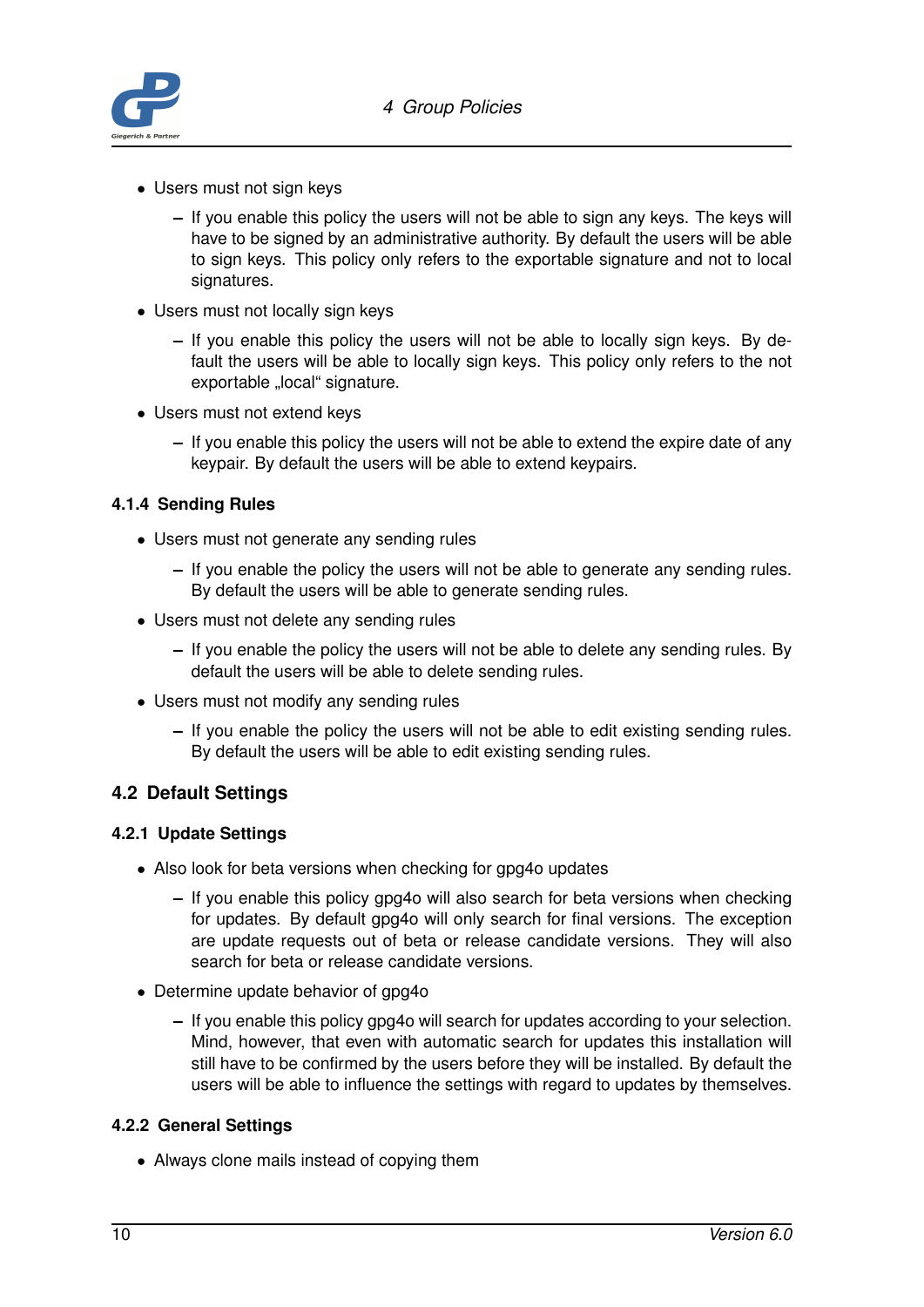

- **–** If you enable this policy gpg4o will clone emails for decryption. By default emails will not be cloned and the outlook internal copy routine will be used if possible.
- Decrypting of emails in public folders
	- **–** By default, gpg4o tries to decrypt emails in public folders and verify their signature. (The corresponding private key is required for decryption.) If you disable this policy gpg4o will not process any emails in public folders.
- Find OpenPGP keys in attachments
	- **–** By default gpg4o searches for OpenPGP keys among the attachments of an email that shall be displayed and offers the user to import them. If you disable this policy gpg4o will not search for OpenPGP keys among attachments. The import of public keys or keypairs has to be allowed.
- Find gpg4o licenses in attachments
	- **–** By default gpg4o searches for its license files among the attachments of an email that shall be displayed and offers the user to import them. If you disable this policy gpg4o will not search for its license files. The import of license files has to be allowed.
- Use advanced signature check
	- **–** If you enable this policy PGP/MIME signatures without encryption will also be checked. This can fail depending on the mailserver and its configuration. By default gpg4o will not check signatures in PGP/MIME signed but not encrypted emails.
- Redirect sales requests to an own email address
	- **–** If you enable this policy you can enter an email address, that will be used for sales-inquiries.
	- **–** The default email address is <sales@giepa.de>
- Redirect support requests to an own email address
	- **–** If you enable this policy you can enter an email address, that will be used for technical inquiries.
	- **–** The default email address is <support.gpg4o@giepa.de>
- Hide filename
	- **–** By default the original filenames of email attachments will be hidden when they are going to be encrypted. Thus, encrypted filenames such as attachment1.pgp will appear instead of the actual filename with attached file extension. However, this manner of encrypting files is not supported by all OpenPGP-implementations. If you disable this policy the filenames will not be hidden. For example, the filename Invoice.xlsx.pgp will appear then. Indeed this variant allows conclusions to be drawn with regard to the contents of the files but it is better compatible with other OpenPGP-implementations.
- Utilize domain based key search
	- **–** If you activate this policy, when encrypting messages to recipients for whom no suitable key can be found, an alternative key is searched for in the locally available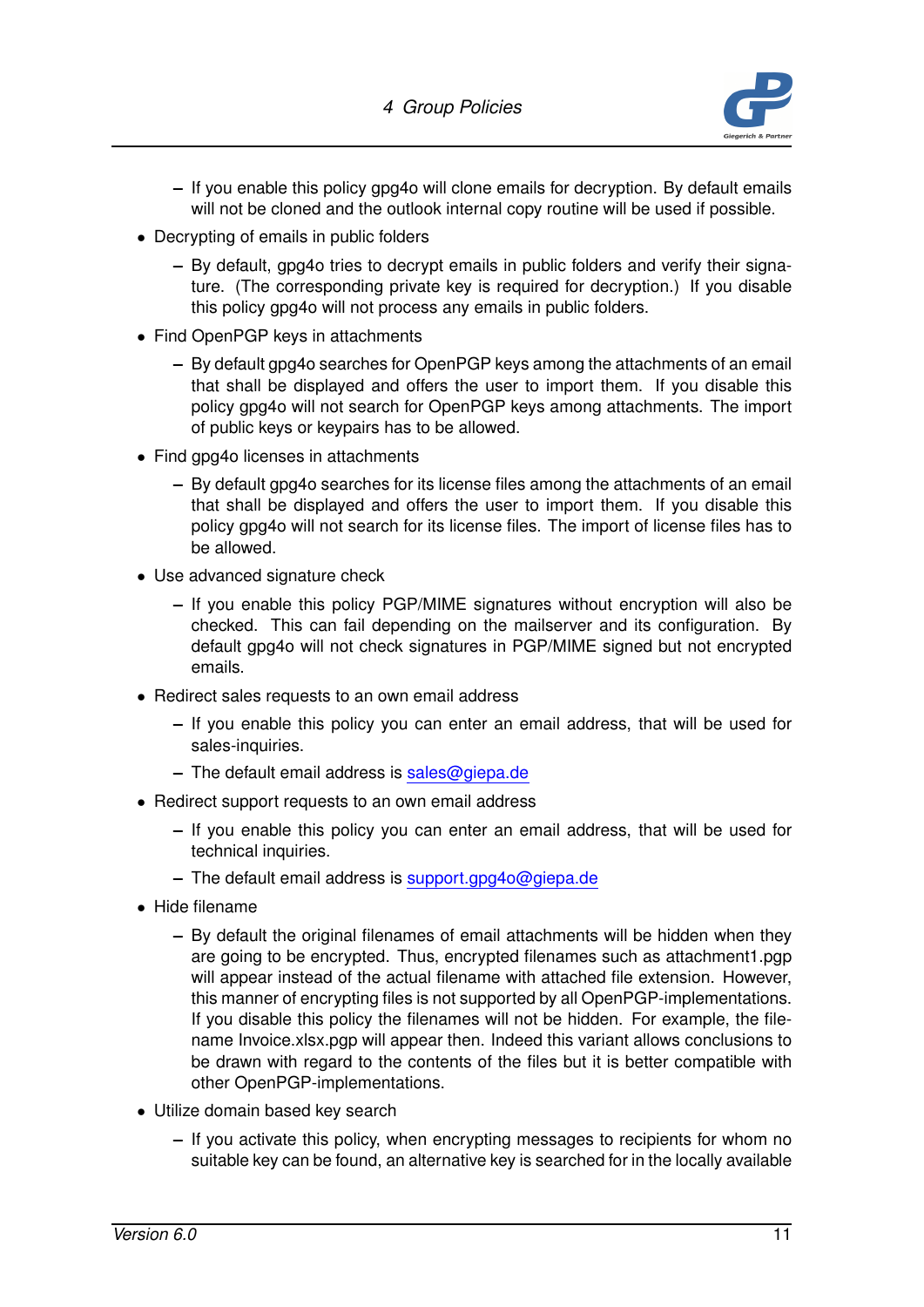

keys. By default gpg4o will not determine a missing key based on the domain of the recipient.

- Use the file extension .gpg for encrypted attachments
	- **–** By default the file extension .gpg will always be used for encrypted attachments. If you disable this policy the file extension .pgp will always be used for encrypted attachments.
- Hint for expiring keypairs
	- **–** By default users gets a hint if a accountkey will be expired until the next 30 days. With this hint the users get also the posibility to extend their keys for one more year. If you disable this policy the users do not get a hint for expiring keypairs.
- Use the gpg4o-internal packet parser
	- **–** By default gpg4o will analyze the data of OpenPGP packets largly independent to save computing time. This can cause problems with some attachments. In this case gpg4o will use GnuPG for analysis. If you disable this policy gpg4o will always use GnuPG to analyze the OpenPGP data.
- Perform decryption in a separate outlook data file
	- **–** Before decrypting emails are always copied/cloned to a place from where they will not be syncronized with the server. By default the datafile gpg4oTemo.pst will be used for this. If you disable this policy a folder called Temp below your inbox will be used instead and its syncronisation with the server will be prevented. Because this prevention can not be guaranteed in all cases you should disable this policy only if having problems using the datafile.
- Detect keypairs with outdated MD5 signature algorithm
	- **–** By default gpg4o will search for keypairs with the outdated MD5 signature algorithm. If any keypairs are found the user gets the opportunity to update these keypairs to a modern signature algorithm. This search will not be performed when disabling this policy.
- Put Outlook data file for decryption into roaming directory
	- **–** By default, gpg4o stores the data file used for decryption in the %Temp% directory of the user. In terminal server environment this can lead to problems when starting the program, which can be prevented by activating this policy. gpg4o stores the data file in the roaming directory in this case.

#### <span id="page-13-0"></span>**4.2.3 Keyserver Settings**

- Allow automatic import for verification
	- **–** If you enable this policy the users can use the automatic import for signature verification. A server must be available for automatic import. By default users can not use this function.
- Determine keyserver list
	- **–** If you enable this policy the users can only use the given keyservers. You need to enter the keyservers URI and their privileges.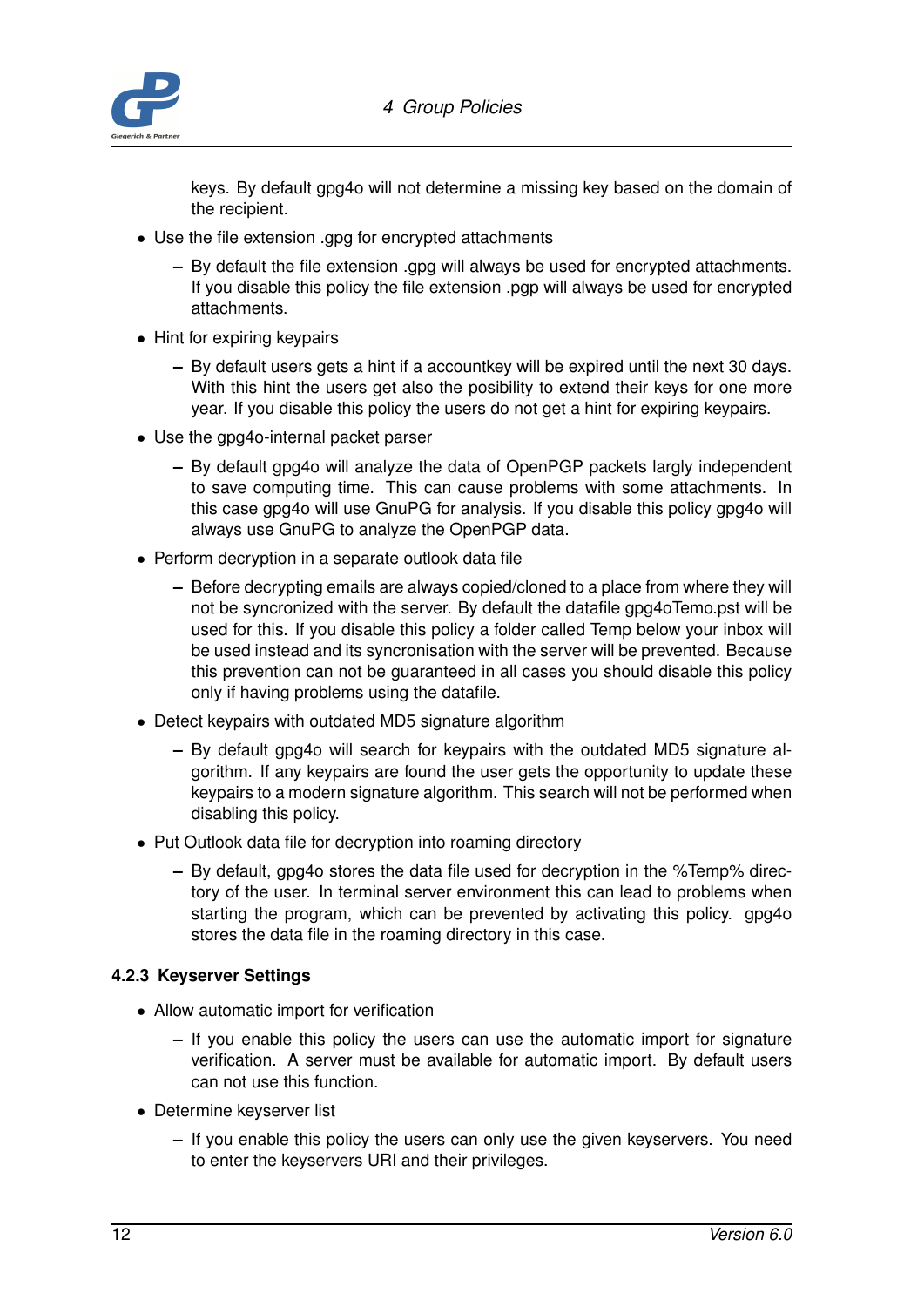

The privileges are separated into download and export and can have the values 0 (Not allowed), 1 (Only manually allowed), 2 (Only automatically allowed) and 3 (Both allowed). The value needs to be formatted by entering the numeric value of the download privileges followed by a semicolon and the upload privileges.

Entering "hkp://keys.company.com 3;1 " results in a single keyserver available to the users, which can be used for downloading and uploading keys manually and also automatically import missing keys while writing emails from this server.

By default users will be able to determine their keyservers by themselves.

- Update locally existing keys
	- **–** If you enable this policy keys will be imported into the users keyring even when they exist there already. So the keyring of the user is kept up to date. Prerequisite is that you have configured at least one keyserver in the list of keyservers as a source for automatic download of keys.
	- **–** By default the keyring will not be updated automatically.

### <span id="page-14-0"></span>**4.2.4 View Settings**

- Show encryption status in inspectors
	- **–** If you enable this policy gpg4o will insert the encryption status at the beginning of the message when opening a message in an own window (Inspector). By default gpg4o will not insert any encryption status in the message.
- Link encryption status in permanently decrypted messages
	- **–** By default gpg4o will insert the encryption status at the beginning of the message during permanent decryption. If you disable this policy gpg4o will not insert any encryption status in the message.
- Show encryption status in the gpg4o reading pane
	- **–** By default gpg4o will insert the encryption status at the beginning of the message when reading a message in the gpg4o reading pane. If you disable this policy gpg4o will not insert any encryption status but only display the message itself.
- Show encryption status with printed emails
	- **–** By default gpg4o will insert the encryption status at the beginning of the message when printing a message via the button Print in the gpg4o reading pane. If you disable this policy gpg4o will not insert any encryption status.
- Show encryption status in answers
	- **–** By default gpg4o will insert the encryption status at the beginning of the original message when answering or forwarding a message. If you disable this policy gpg4o will not insert any decrypting information into the original message.
- Language selection
	- **–** If you enable this policy gpg4o will be started with the language selected by you when the users start Outlook the next time. By default the users will be able to set their preferred language by themselves.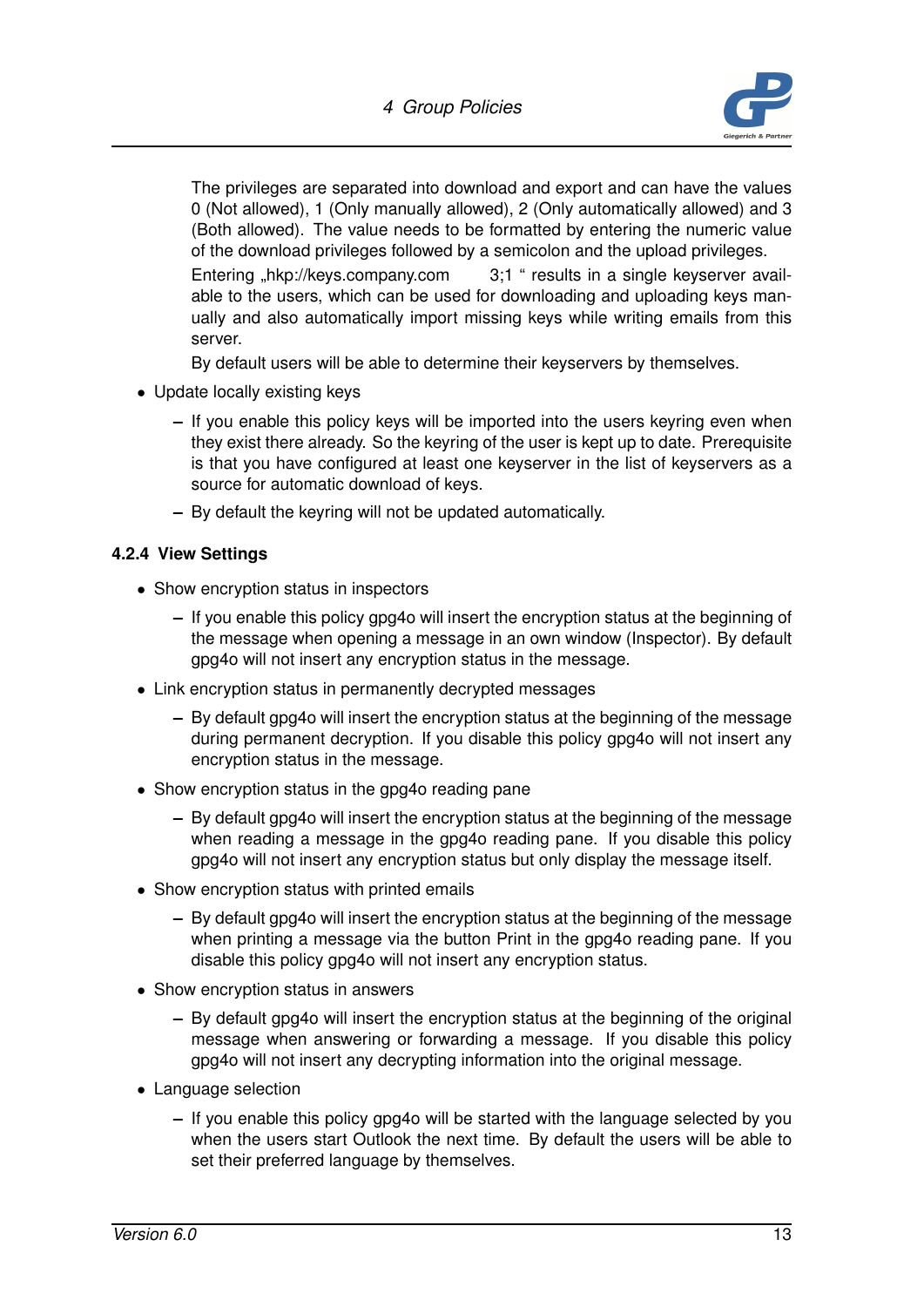

- **–** The default language is the system language if it is available with gpg4o, otherwise it is English.
- Hide send options with inactive gpg4o-accounts
	- **–** If you enable this policy the users will see the gpg4o send options only when generating emails from an active email account. By default the send options will be displayed for all new emails.

### <span id="page-15-0"></span>**4.2.5 GnuPG Settings**

- Online update GnuPG version information every time Outlook starts
	- **–** By default the list of GnuPG versions will be updated from the internet every time outlook is started. If you disable this policy the list will not be updated.
- Don't show notification about other installable GnuPG versions
	- **–** If you enable this policy gpg4o will not notify about other installable GnuPG versions.
	- **–** By default gpg4o will notify about other installable versions.
- Don't show notification about unknown GnuPG versions
	- **–** If you enable this policy gpg4o will not notify about GnuPG versions that it doesn't know.
	- **–** By default gpg4o will notify about unknown versions.
- Caching time of a passphrase when utilizing the GnuPG agent (GnuPG 2.0.x)
	- **–** This policy only applies to those users who utilize GnuPG 2.0.x with the GnuPG agent. If you enable this policy the GnuPG agent will cache passphrases entered for the period of time indicated by you. The duration is counted separately for every private key. If a private key is not used for more than the indicated period of time the user will be demanded the passphrase again during the next utilization. By default the users will be able to determine the duration by themselves.
	- **–** The passphrases will be cached for 5 minutes if no duration was set by the user.
- Caching time of a passphrase when utilizing GnuPG 1.4.x
	- **–** This policy only applies to users who utilize GnuPG 1.4.x. If you enable this policy gpg4o will cache the last entered passphrase for the period of time indicated by you. If another key is used than that used last and if the passphrases differ the user will have to enter the passphrase of the other key. If you disable this policy the users will be able to determine the duration by themselves.
	- **–** The policy is disabled. The passphrases will be cached until quitting Outlook.
- Determine GnuPG home directory
	- **–** If you enable this policy gpg4o will load the keyrings from the directory indicated by you. That is why the path should use a user-specific system variable in order to exclude the situation that all users access the same keyrings. By default the users will be able to set the directory by themselves.
	- **–** The default directory will be taken: %AppData%\gnupg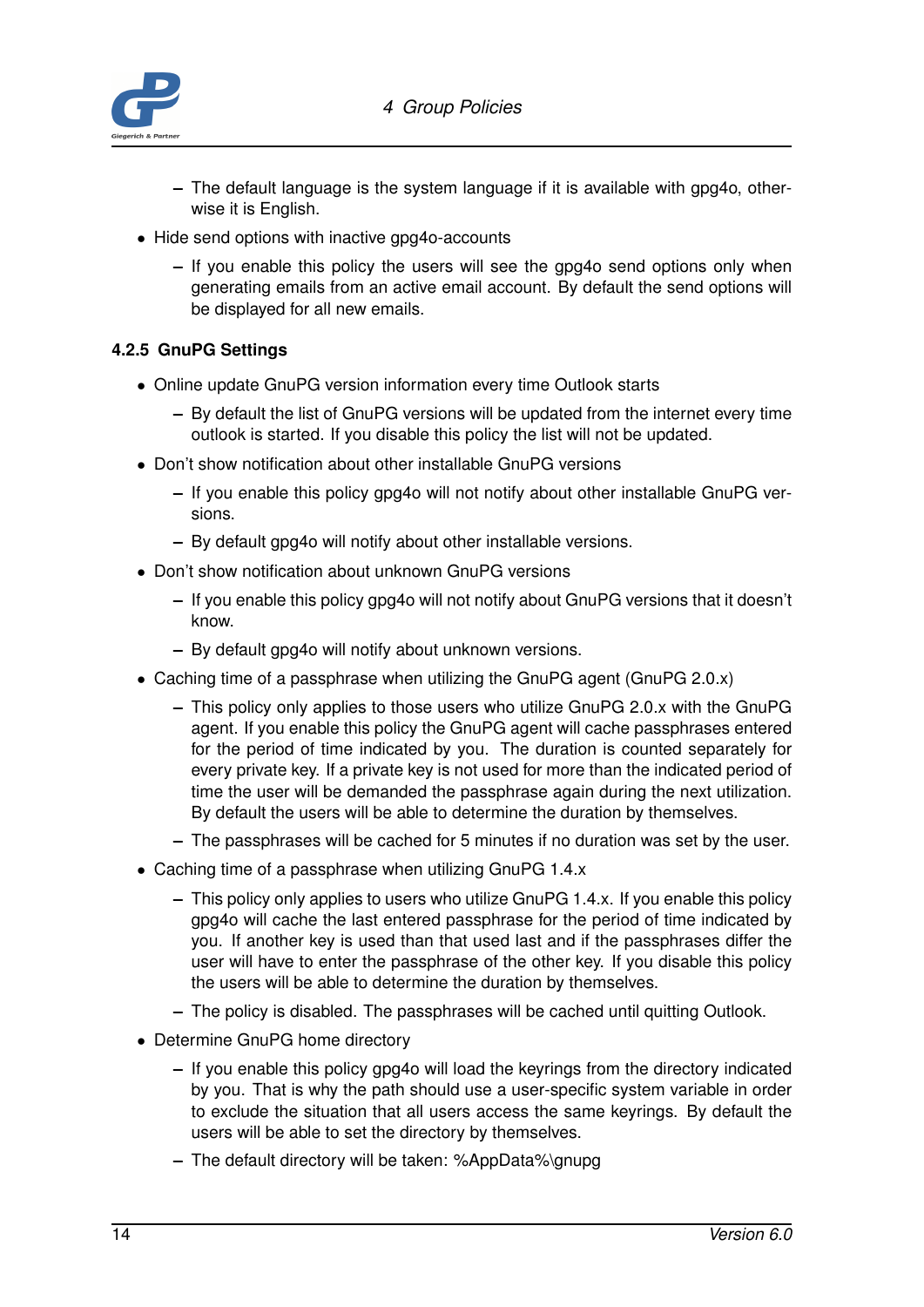

- **–** Please keep in mind that the type of the registry key has to be REG\_EXPAND\_SZ in case you create this key manually as otherwise gpg4o is not able to resolve the entry.
- Determine path to GnuPG
	- **–** If you enable this policy gpg4o will utilize the GnuPG-installation under the path indicated by you. You can also use system variables under the path. If you disable this policy the users will be able to determine the path to the GnuPG installation by themselves.
	- **–** The path will be identified automatically. By default GnuPG will be searched via the registry or alternatively under %ProgramFiles(x86)%\GNU\
		- GnuPG will be searched with the filenames gpg.exe or gpg2.exe, respectively.
	- **–** Please keep in mind that the type of the registry key has to be REG\_EXPAND\_SZ in case you create this key manually as otherwise gpg4o is not able to resolve the entry.
- Determine timeout of GnuPG processes
	- **–** If you enable this policy you determine the duration of how long gpg4o will wait for the GnuPG processes to end normally before it will inform the user about a potential error. The user can then give the process more time to end or terminate the process. If you disable this policy the default value of 15 seconds will be used. This value cannot be configured by the users in the configuration of gpg4o. If you encounter problems with long running GnuPG processes on some computers, you should enable this policy to give them more time.
	- **–** The default setting of 15 seconds (value: 15000 ms) wil be used if not configured otherwise.
- Always trust keys
	- **–** If you enable this policy the users will be able to send encrypted messages to all key owners and to check all signatures of the key owners - irrespective of the web of trust. Even though this is easier for the users you should not activate this policy as it permits the use of untrustworthy keys. If you disable this policy keys will have to be validated by the web of trust first before they can be used. By default all keys will be trusted.
- Disable GnuPG-headers
	- **–** If you enable this policy the insertion of the GnuPG version information as well as the annotation with the gpg4o version will be disabled. This may be reasonable for security reasons. By default the above mentioned lines will always be inserted. In case of a bug this facilitates debugging with the recipient.
- <span id="page-16-0"></span>• Quit GnuPG agent as well when quitting Outlook
	- **–** By default the GnuPG agent will be terminated when quitting Outlook. Thus, all saved passphrases will be forgotten and will have to be entered again, if necessary, when rebooting Outlook. If you disable this policy the GnuPG agent will not be terminated when quitting Outlook. Passphrases will be available as well after rebooting Outlook as far as the period of caching is not exceeded.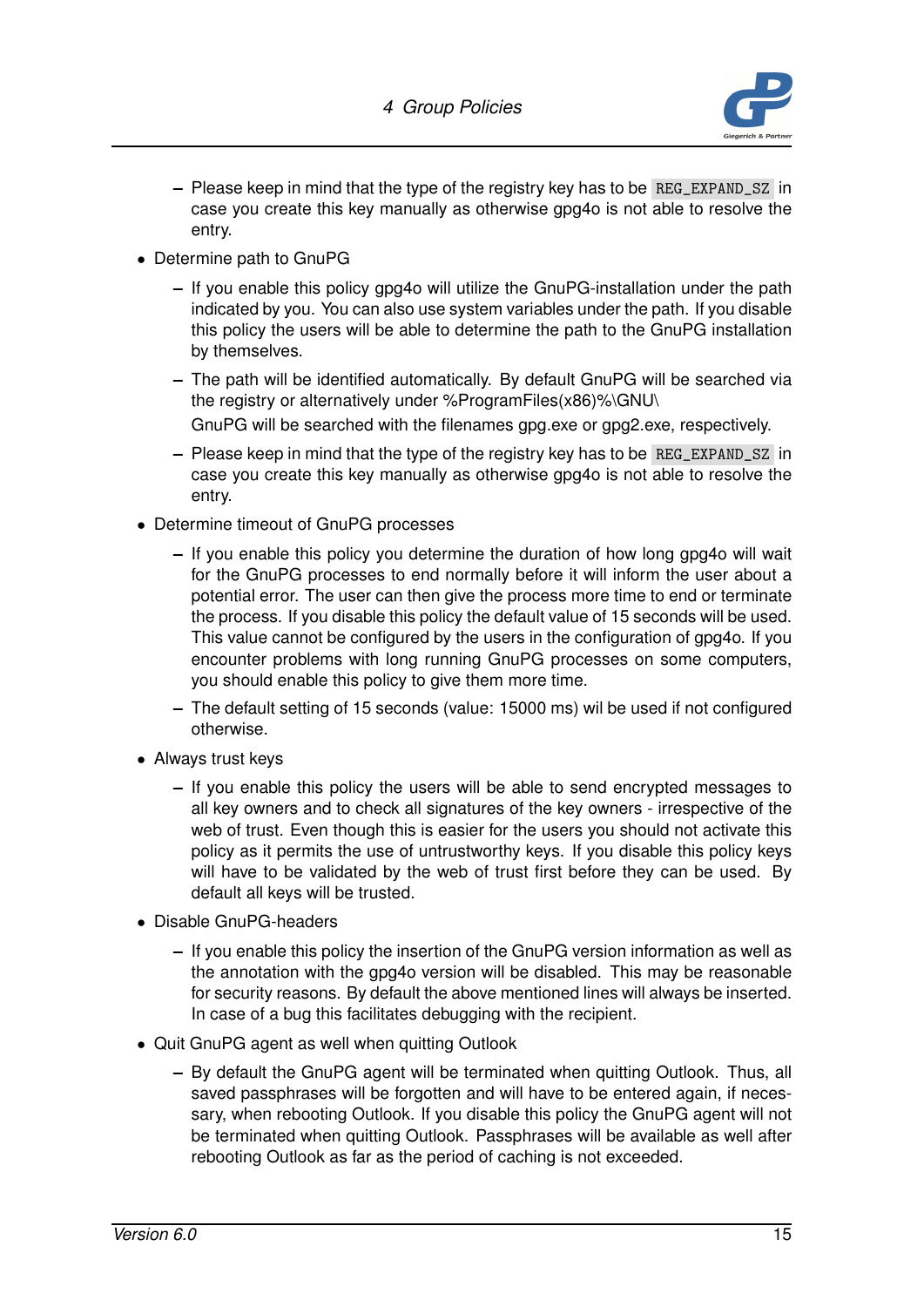

### **4.2.6 Log Settings**

- Determine the verbosity of logging
	- **–** If you enable this policy you can set the logging behavior for gpg4o. By default gpg4o logs all activities except for the time measurements and stacktraces.
	- **–** The policy is configured. The default setting is LogLevel 6
- Limit the maximum amount of log files
	- **–** If you enable this policy you can set the maximum amount of log files.
	- **–** The default amount is 30 log files.
- Logging in case of extended signature checking
	- **–** By default the external library gpg4oH will be able to write log outputs. If you disable this policy gpg4oH will not write any log outputs. This policy is should only be changed in case of issues.
	- **–** The policy is activated.

### <span id="page-17-0"></span>**4.2.7 Homedir backup settings**

- (De)Activate automatic GnuPG homedir backups
	- **–** If you enable this policy a daily backup of the GnuPG home directory will be created as a zip archive.
	- **–** By default the user won't be able to modify the destination directory and the amount of backups to keep anymore.
	- **–** This feature is only available for users with professional license.
- Maximum count of homedir backups to keep
	- **–** Declare the maximum count of kept backups of the GnuPG home directory.
	- **–** Default: 60 backups are kept.
- Path to destination directory for homedir backups
	- **–** Set the directory for the GnuPG home directory backups.
	- **–** The path can not contain a backslash at the end.
	- **–** Default: %AppData%\Giegerich & Partner GmbH\gpg4o\Backup
	- **–** Please keep in mind that the type of the registry key has to be REG\_EXPAND\_SZ in case you create this key manually as otherwise gpg4o is not able to resolve the entry.
- Interval of backups
	- **–** Set the frequency of the GnuPG home directory backup.
	- **–** Default: Data is backed up every 1440 minutes (24 hours).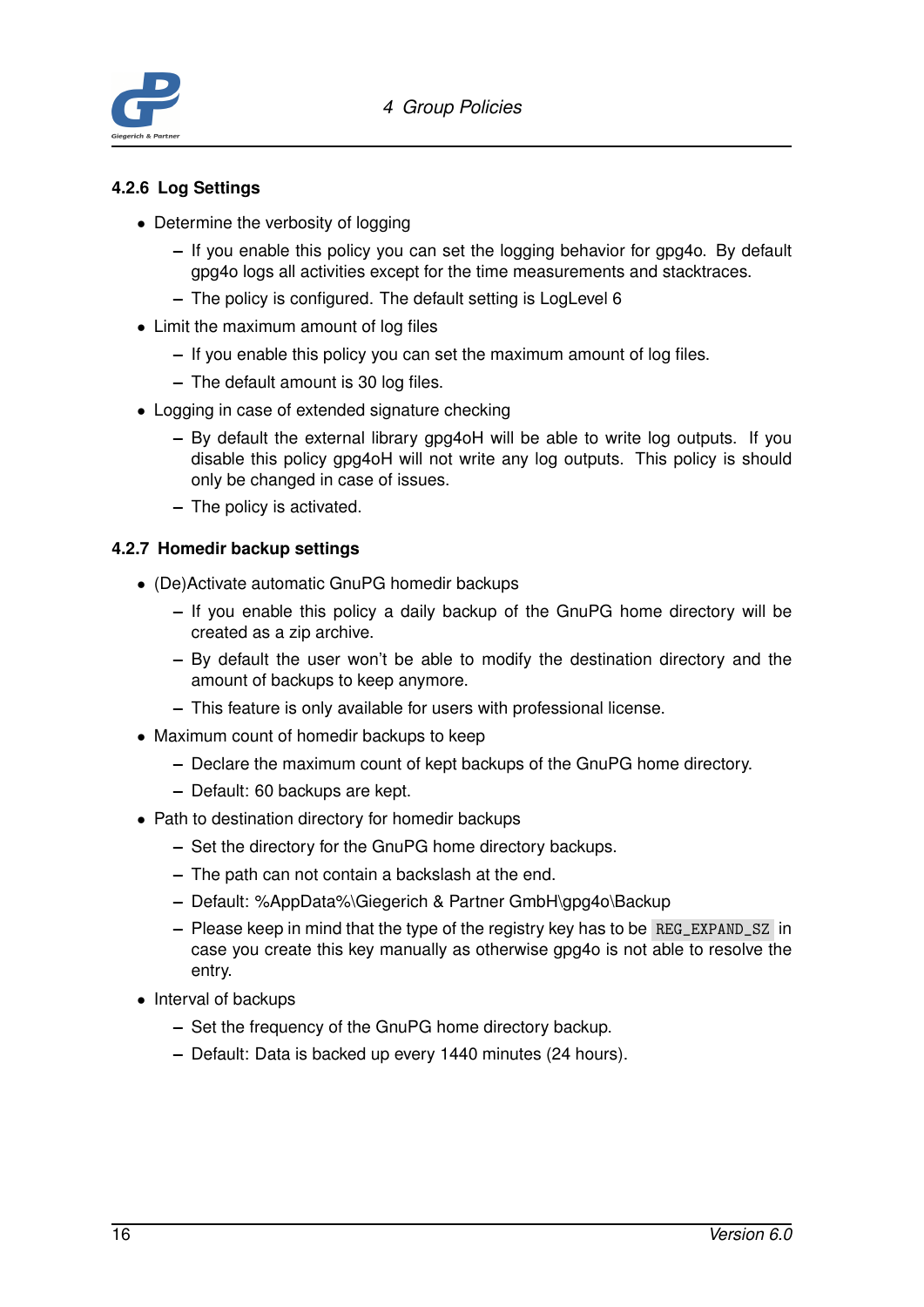

# <span id="page-18-0"></span>**5 Distribution of sending rules**

Please create the sending rules on a computer with gpg4o. Then copy the file "Rulelist.xml" to the desired computers. The file resides in the user directory of **gpg4o**. (see chapter [8\)](#page-22-0)

To prevent users from modifying the sending rules you can activate group policies. (see chapter [4.1.4\)](#page-11-0)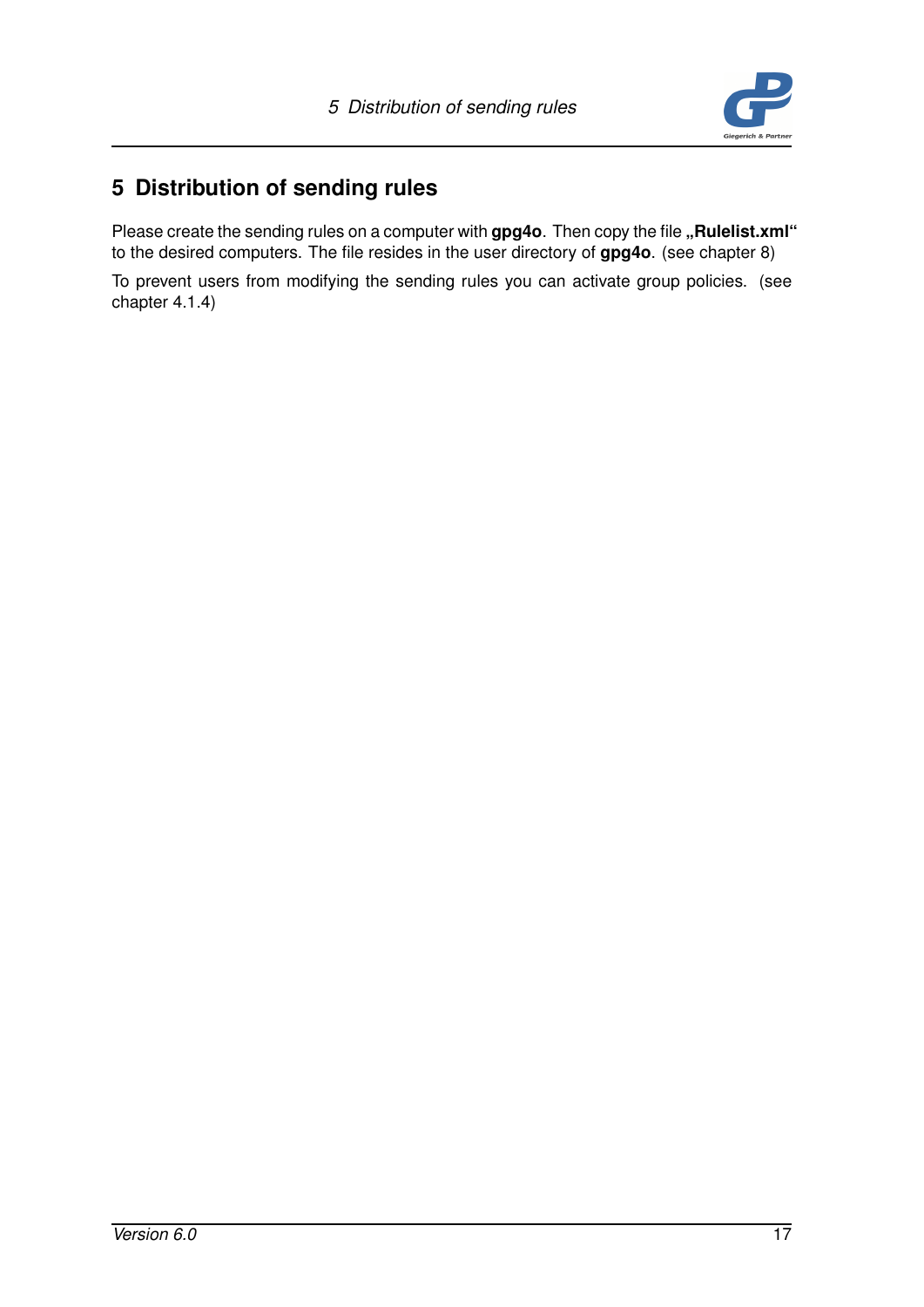

# <span id="page-19-0"></span>**6 Automated Generation of Keypairs**

**gpg4o** offers you the possibility of generating several keypairs in one flow. This is reasonable for example if during initial operation of **gpg4o** in a company you have to equip many employees with keypairs.

For this you only need a functionally set **gpg4o** with empty keyrings and a CSV-file with the data of the keypairs to be generated.

## <span id="page-19-1"></span>**6.1 Preparation**

The setting of **gpg4o** must be functional and the GnuPG keyrings should be empty. This can be achieved by renaming the directory for the keyrings with closed Outlook.

You can find the storage locations of the **gpg4o** and **GnuPG** files referenced in the present paragraph in the chapter [8.](#page-22-0)

**Attention:** The keyrings contain your private key which you need for decrypting emails. That is why you should not delete the keyrings or overwrite a backup!

The data of the keypairs to be generated must be available in a CSV-file (Comma Separated Values).

The CSV-file comprises the data separated from another by semicolon per line "; " for every individual keypair and consists of three columns for name and first name, the email address and the passphrase:

```
Mrs. Smith, Erika;Erika.Smith@work.com;passphrase
Karl-Heinz Smith;Karl-Heinz.Smith@work.com;passphrase
John Doe;JohnDoe@work.com;passphrase
```
Please mind that the file does not contain a header with column identifiers.

**Attention:** The CSV-File should be stored in a secure place!

## <span id="page-19-2"></span>**6.2 Generation of the Keypairs**

You can then call the dialog (New Key) in Outlook via the key management in order to generate a new keypair. Here, the algorithm to be utilized for the keys, the length of the primary and subkey and the expire date can be selected as well.

If you enter the text "[csv]" in the field "**Name**" in this dialog and if you click the button "OK" an file dialog will be opened. There you can choose your saved CSV-file. The keys will be generated once you open the file.

<span id="page-19-3"></span>The thus generated keys will afterwards be available via the **gpg4o** key management. Already existing keys will be identified by means of the email address and will not be generated/overwritten so that there will not be the risk of duplicates.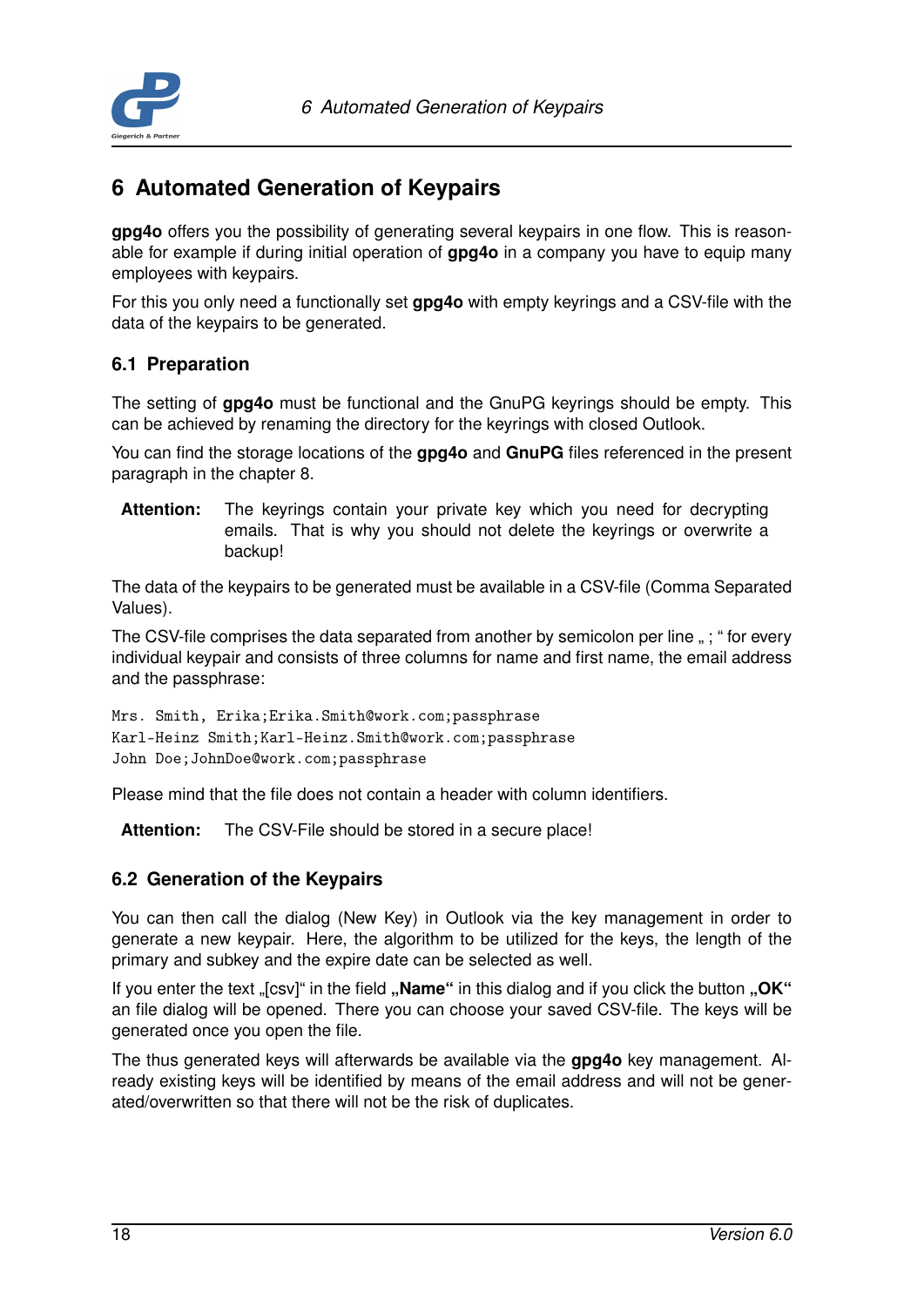

## **6.3 Backup of the Keypairs**

- **Hint:** You should always use a safe passphrase for the generation of the keypairs
- **Hint:** After having generated the keypairs you should make a backup of those keypairs. For that purpose you simply have to save the two files ..se**cring.gpg**" and "pubring.gpg" which can be found in the GnuPG directory see chapter [8.](#page-22-0) The associated passphrases shall be saved as well

## <span id="page-20-0"></span>**6.4 Distribution of the Keys**

The generated public keys can be exported individually into the file system via the **gpg4o** key management or can be uploaded to a keyserver so that the users will be able to import them on their keyring.

**Tip:** With the key management it is also possible to highlight several keys at the same time.

If it is a question of an initial installation in your company and all the users shall receive the public keys generated in the previous paragraph you can copy the file "pubring.gpg" in the GnuPG directory (see chapter [8\)](#page-22-0) to the target computers.

Now you export the private key to a data storage medium (USB-stick, CD/DVD, ...) or to a specially secured network drive and send it to the individual user so that he or she may import the keypair with the **gpg4o** key management.

- **Attention:** You should only let the users receive their keypairs via a secured path as otherwise there will be the risk that unauthorized persons might decrypt emails or sign them under the name of another person.
- **Hint:** After having imported the private key into the user's computer the passphrase will have to be changed by the user!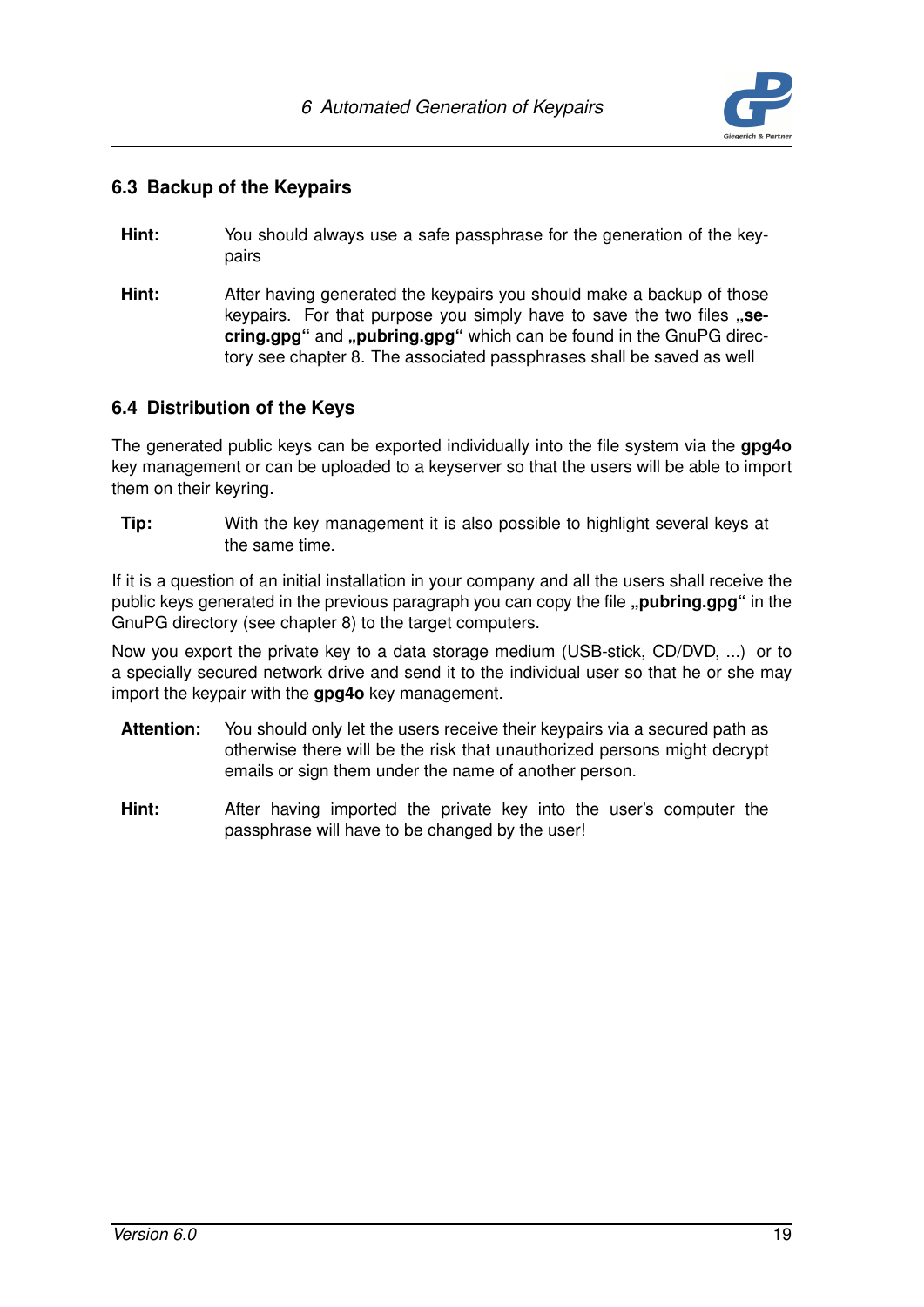

## <span id="page-21-0"></span>**7 gpg4o Update via a Proxy Server**

For connection establishment with the update server via a proxy server **gpg4o** uses the network settings which are directly configured in your system. In order to establish connection via a proxy server you have to enter said proxy server into your Internet options.

You can find these Internet options under the "Control panel" of Windows under the "In**ternet options"**.

Open the tab "Connections" in the following window and click on the button "LAN set**tings"** in the lower section.

In the following window you can now enter the address of the desired proxy server or an automatic configuration script in order to permit **gpg4o** to build up a connection with the update server (or similar).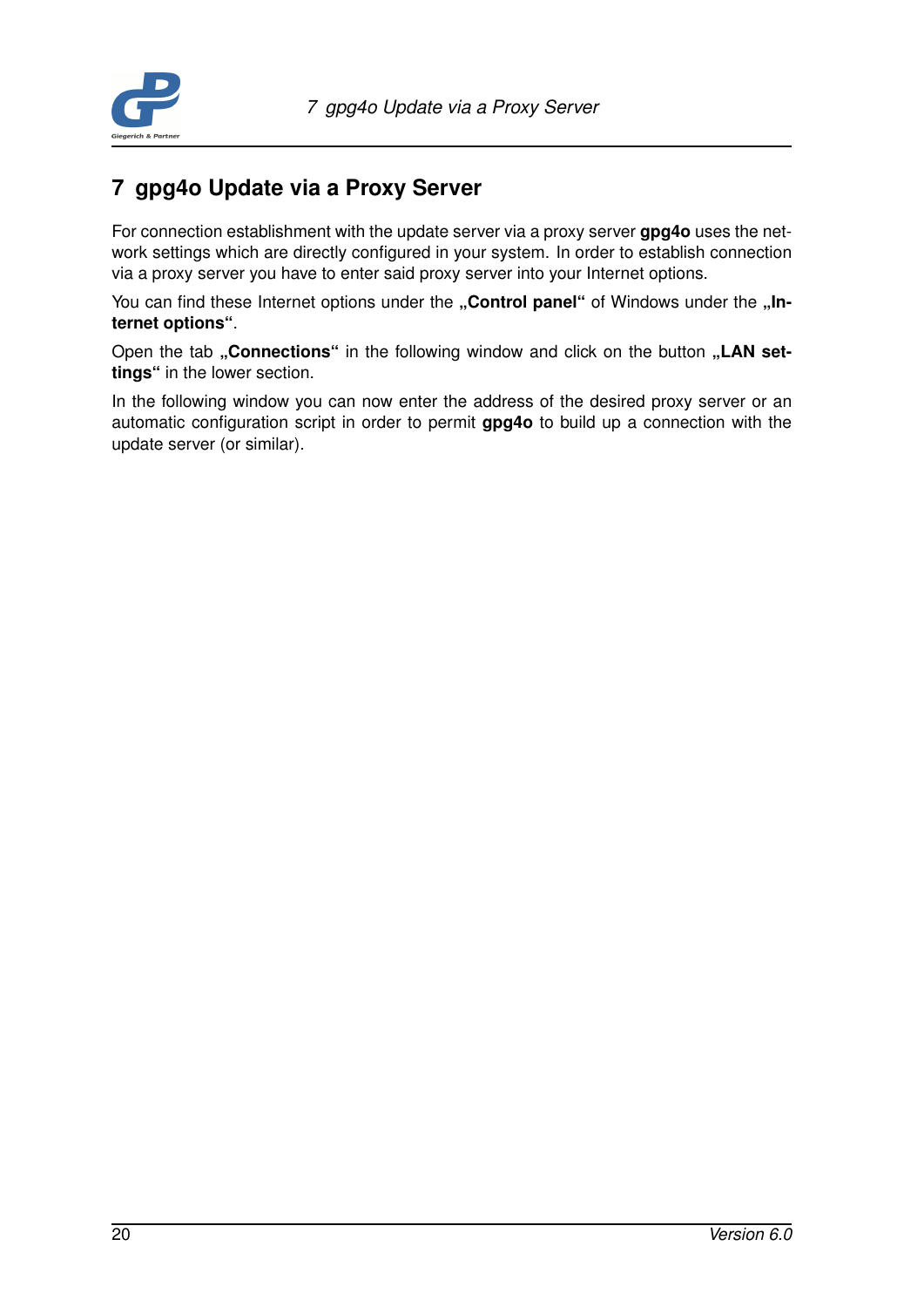

# <span id="page-22-0"></span>**8 Paths to the Files of gpg4o and GnuPG**

## <span id="page-22-1"></span>**8.1 User directory**

%AppData%\Giegerich & Partner GmbH\gpg4o\

## <span id="page-22-2"></span>**8.2 License file**

%AppData%\Giegerich & Partner GmbH\gpg4o\LicenseInformation.lic

## <span id="page-22-3"></span>**8.3 Folder for log files**

%AppData%\Giegerich & Partner GmbH\gpg4o\LogFiles\

## <span id="page-22-4"></span>**8.4 GnuPG directory**

%AppData%\gnupg\

## <span id="page-22-5"></span>**8.5 Sending rules**

%AppData%\Giegerich & Partner GmbH\gpg4o\Rulelist.xml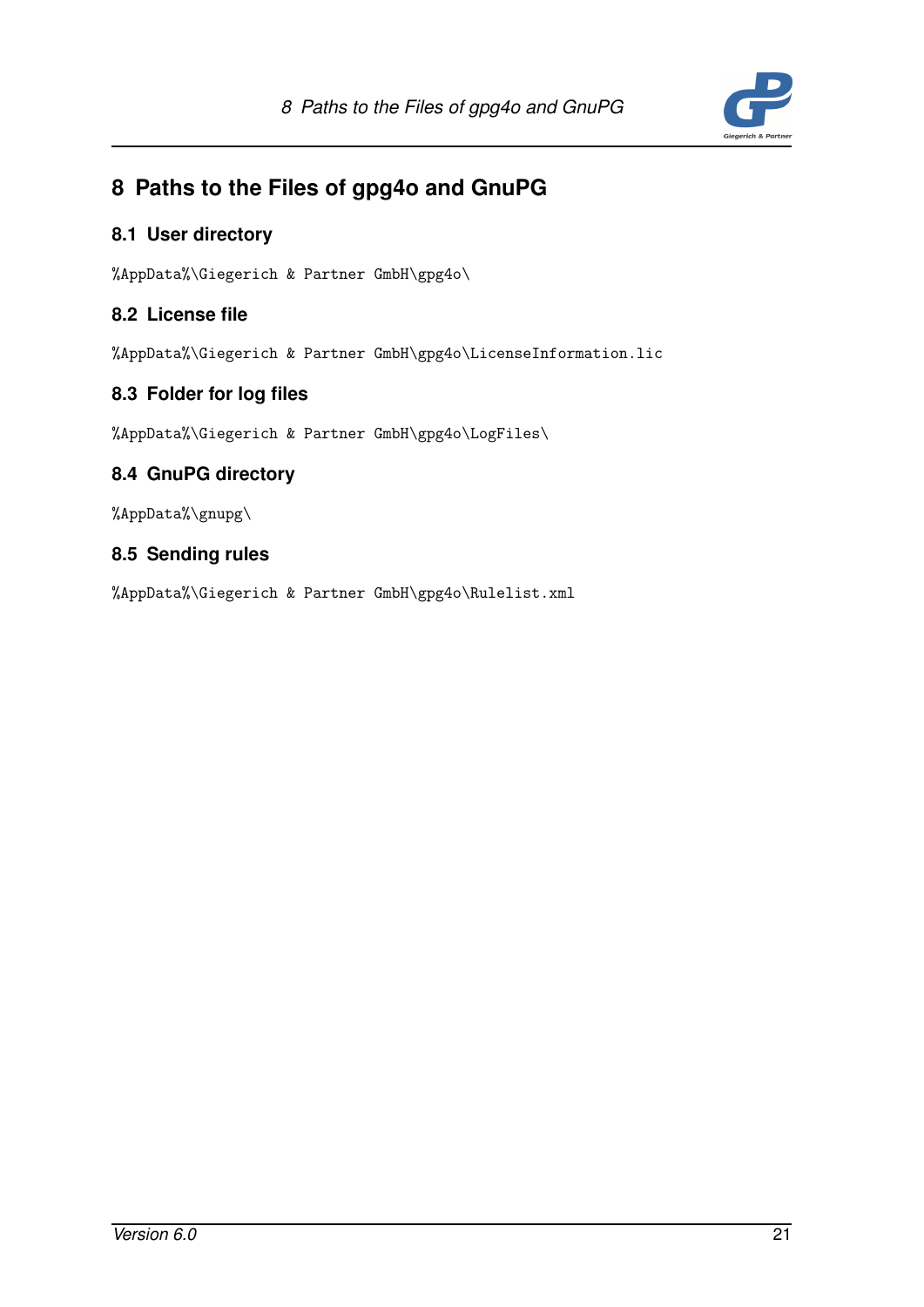

## <span id="page-23-0"></span>**9 Company and support contact information**

## <span id="page-23-1"></span>**9.1 About Giegerich & Partner GmbH**

### *Company Profile*

**Giegerich & Partner** is your reliable solution developer. We create efficient IT Infrastructures, care for your IT Security, develop high quality software solutions and refine standard solutions. Your individual needs as a customer set the pace for our work which does not end with the delivery of any solution. We are well known for accompanying the whole solution lifecycle beginning with the very first idea until rollout of the last implementation. And we do that with competent people, not with anonymous call centers.

### *Who and Where*

With 30 employees near Frankfurt/Main – Germany we support over 3000 customers worldwide in now over 70 countries when it comes to IT Security, software development and email encryption. As a member of the TeleTrust federation in Germany we have obligated ourselves to provide secure IT Security solutions without backdoors. This allows us to be a member of the group "IT Security made in Germany".

#### *Our Mission*

We deliver reliable and Tailor-made IT Solutions. Filled with energy, passion and a high skill level, we work for your success with our solution. With us as a partner, you can concentrate on your core business. We care about the (IT) rest. That's what we do: Tailor-made IT.

#### *Values*

Highly competent people are important, but not enough. Since we are an owner driven company, we know that reliability, sustainability, personality and partnership are fundamental values for a working relationship with customers, suppliers and employees. Real people are in the center of our companies universe, not machines. You will experience this by having your personal way of support, long term contact persons and competence. They help you with the technology we provide that helps you run your business as reliable as possible.

<span id="page-23-2"></span>Please visit our website at https://www.giepa.de

## **9.2 Support contact information**

Please use the following email address to contact the **Giegerich & Partner GmbH** support for issues relating to **gpg4o**:

[support.gpg4o@giepa.de](mailto: support.gpg4o@giepa.de)

You can also use the web contact form at:

<https://www.giepa.de/contact/?lang=en>

General contact information:

#### **Giegerich & Partner GmbH**

Robert-Bosch-Str. 18

D-63303 Dreieich